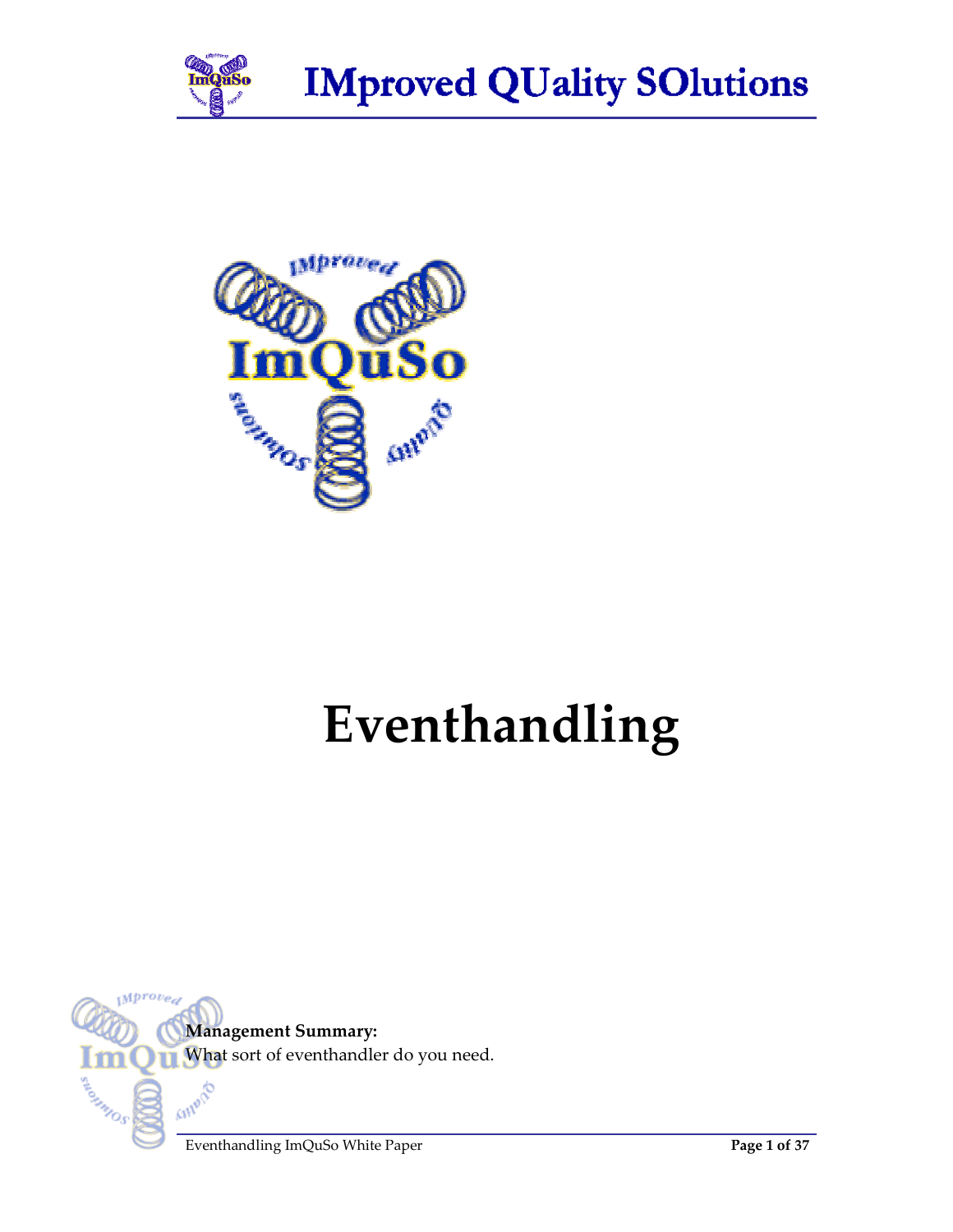

### **TABLE OF CONTENTS**

| $\mathbf{1}$                                                |     |
|-------------------------------------------------------------|-----|
| $\overline{2}$                                              |     |
| 3                                                           |     |
| 3.1                                                         |     |
| 3.2                                                         |     |
| 3.3                                                         |     |
| $\overline{4}$                                              |     |
| 4.1                                                         |     |
| 4.2                                                         |     |
| 4.3                                                         |     |
| 4.4                                                         |     |
| 4.5                                                         |     |
| 4.6                                                         |     |
| 5.                                                          |     |
| 5.1                                                         |     |
| 5.2                                                         |     |
|                                                             |     |
| 6                                                           |     |
| 6.1                                                         |     |
| 6.2                                                         |     |
| 6.3                                                         |     |
| 6.4                                                         |     |
| 6.5                                                         |     |
| 6.6                                                         |     |
| 6.7                                                         |     |
| INTERACTION WITH A CONFIGURATION MANAGEMENT TOOL 21<br>6.8  |     |
| 7 SCOPE ISSUES.                                             | .21 |
| 7.1                                                         |     |
| 7.2                                                         |     |
| 7.3                                                         |     |
|                                                             |     |
| 7.5                                                         |     |
| 7.6                                                         |     |
| 17.7<br>COUPLING BETWEEN A CM TOOL AND CHANGE MANAGEMENT 24 |     |
|                                                             |     |
|                                                             |     |

 $Mprov$ 

**ImC**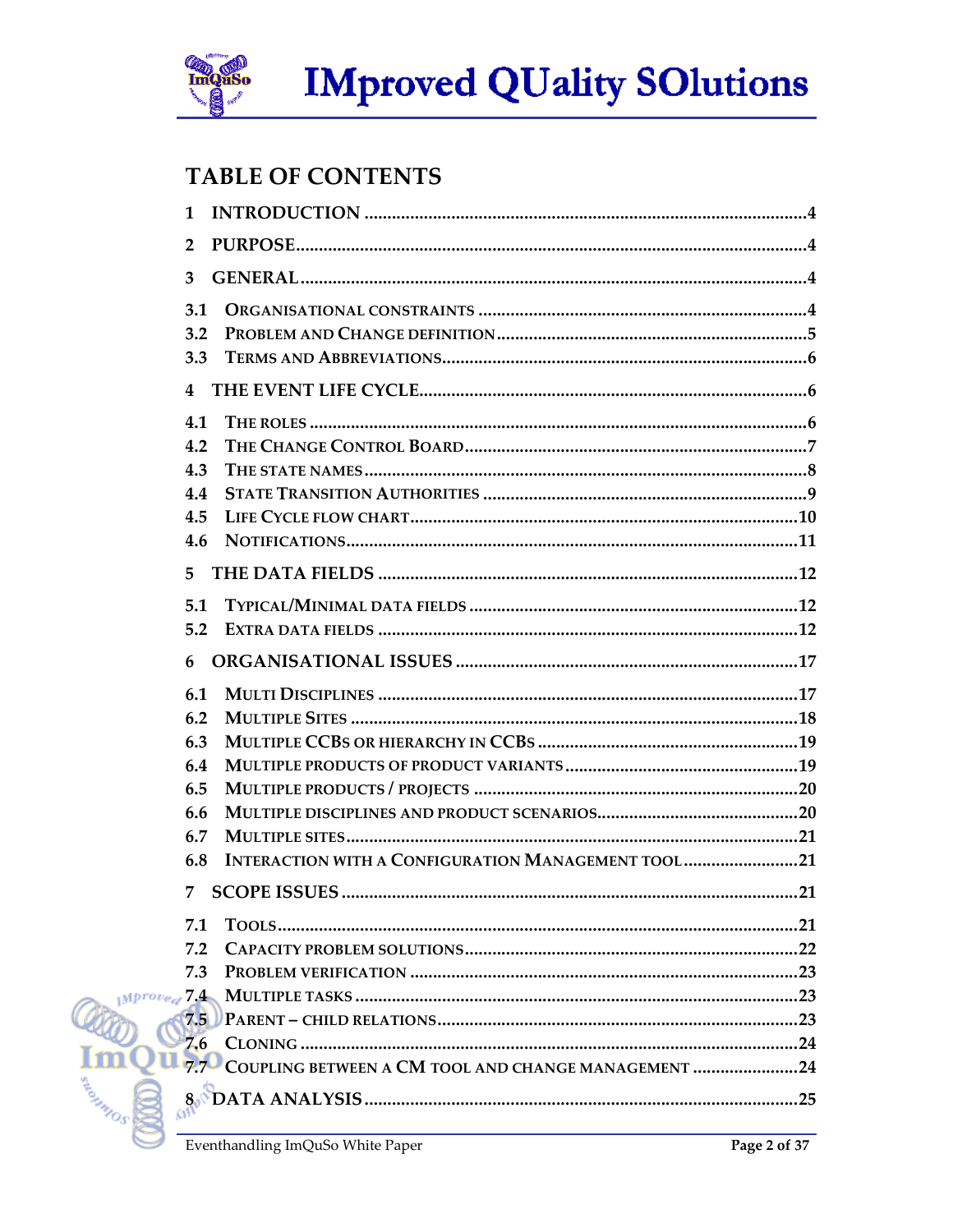

| 8.1  |                                                           |  |
|------|-----------------------------------------------------------|--|
| 8.2  |                                                           |  |
| 8.3  |                                                           |  |
| 8.4  |                                                           |  |
| 8.5  |                                                           |  |
| 9    |                                                           |  |
| 9.1  |                                                           |  |
| 9.2  |                                                           |  |
| 9.3  |                                                           |  |
| 10   |                                                           |  |
| 10.1 |                                                           |  |
| 10.2 | PRODUCT MATURITY BASED ON THE TYPE OF ERRORS DISCOVERED31 |  |
| 10.3 |                                                           |  |
| 11   | <b>OTHER EVENT LIFECYCLES (OPTIMALISATIONS) 33</b>        |  |
| 11.1 | LIFECYCLE WITH PERSON, ROLE AND TASK ALLOCATION33         |  |
| 11.2 |                                                           |  |
| 11.3 |                                                           |  |
|      |                                                           |  |

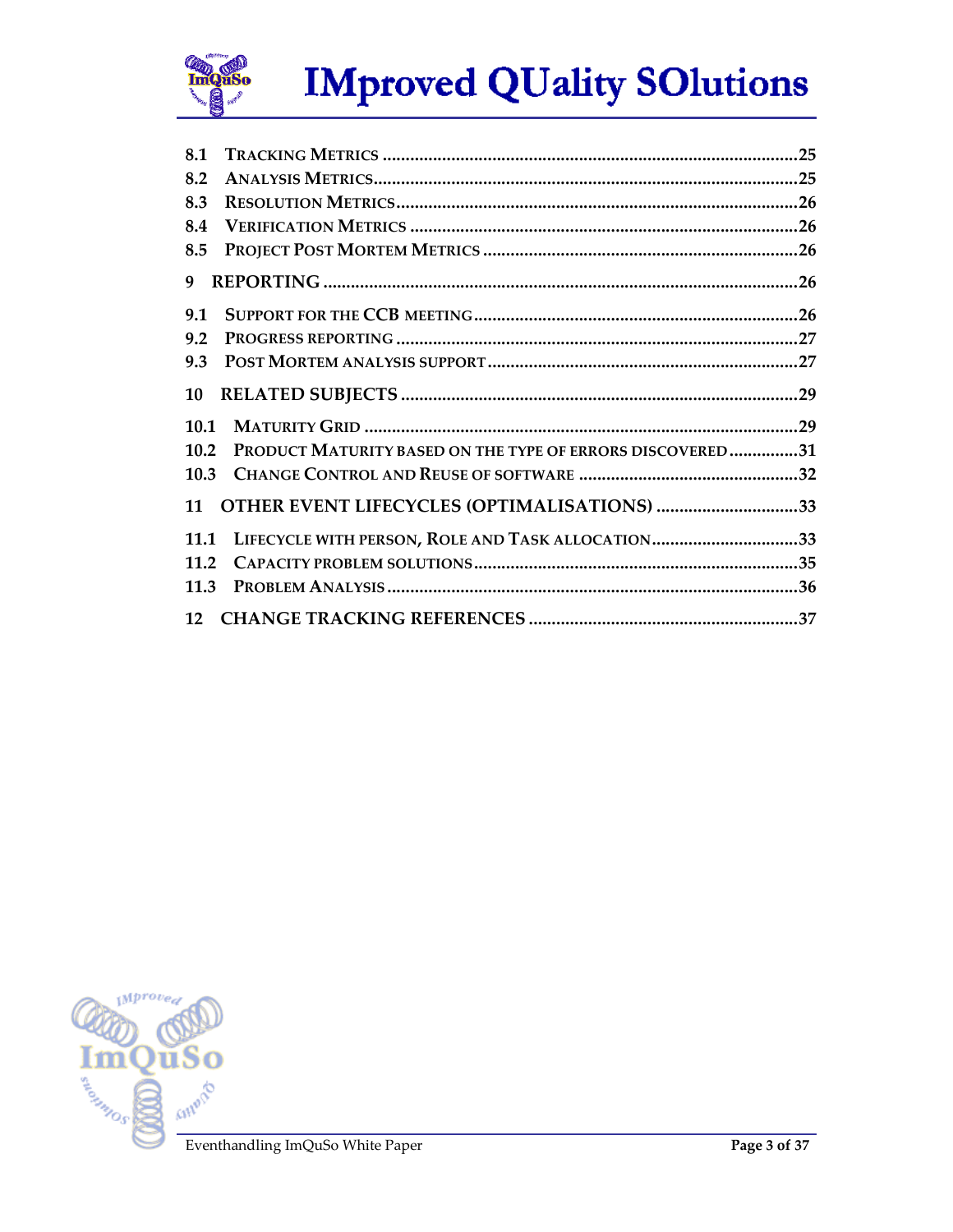

### **1 Introduction**

Software becomes more complex, larger in size, built by bigger teams sometimes on different geographical locations. This all has the unwanted side effect that more bugs and change requests are produced.

In the old days small notes were sufficient to handle all problems and changes. Today software can have thousands of bugs and probably the same amount of requested changes that all need proper management.

Developers, Testers, Analysers, etc. must have access to the bugs, project leaders, controllers need to make overviews to determine the state of the bugs and track changes.

But most of all, these bugs and changes need to be controlled so that only the things will be fixed that where planned to be fixed.

In their striving for excellence most organisations will adapt to one of the major quality models, most of these models will enforce the organisation to do defect/change tracking.

This and the practical need (as described earlier) to control these disturbances, will lead to the statement that all organisations eventually want to track the progress of their changes and problems.

### **2 Purpose**

This document is not a detailed specification for a defect tracking system. Its main purpose is to provide the reader with all kinds of subjects that need to be reviewed when defining a specification for such a defect tracking system.

The reader can use this document, as a short of checklist and it will give some solution for common problems.

Field, report, graph, measurement names used are just for demonstration purposes

### **3 General**

Mprov<sub>ed</sub>

eonn10s

### **3.1 Organisational constraints**

Tracking should be a visualisation of the control you have on the progress of a Problem Solution, Change implementation, etc. So the level control you want to have over the progress will have a major impact in the way you track and manage this progress. The questions you need to pose are:<br> $\omega$ <sup>0</sup>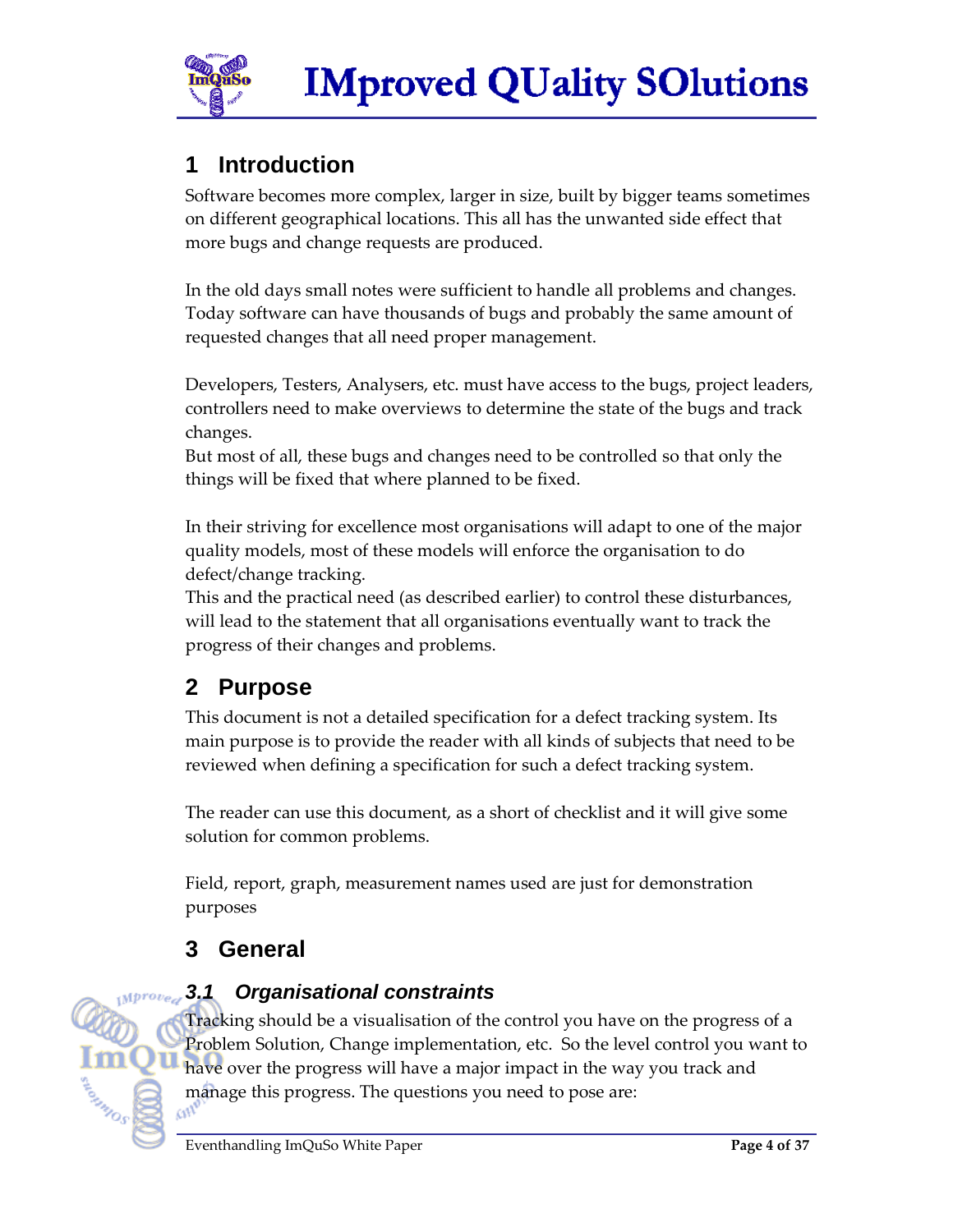

- You want to adapt to a model. E.g. ISO9000, CMM, CMMI-SW, ITIL, etc. Most models have defined authority for change control.
- You have a small or large organisation/project. Large organisations need more communication so they need more management and control.
- You expect few of a lot of problems, changes, etc. A project that expect 10 problems to be manages typically don't want to implement a 30 pages long change control procedure.

This document describes the situation where you have formal control. It is easy to extend this model with even stricter control or with fewer control points it is up to you and your organisation how you want to implement this.

### **3.2 Problem and Change definition**

Most organisation recognise that they want to track their problems and their changes (or whatever name they want to give to them, bug-fix, Specificationchange, Field-error, etc.). There are few organisations that explicitly make NO distinction between these two.

To make the distinction between these two I would like to use the next descriptions.

- Change Request Results in modification of a/any specification/requirements document
- Problem Report

A none compliance to a specification/requirement. This implies that none of the specification/requirements documents need to be modified.

This document will show that if we ignore the grammatical differences and dependencies, "changes are implemented" and "problems are resolved" etc. we can treat all of them in the same manner.

We can even go further and think of other things that we want to track within the same concept.

• Actions

These are small unplanned investigations, feasibility studies, activities as a result of e.g. inspections.

If you read the remainder of the document you will discover similarities, which make the suggestion of tracking these actions with the same concept, look feasible.

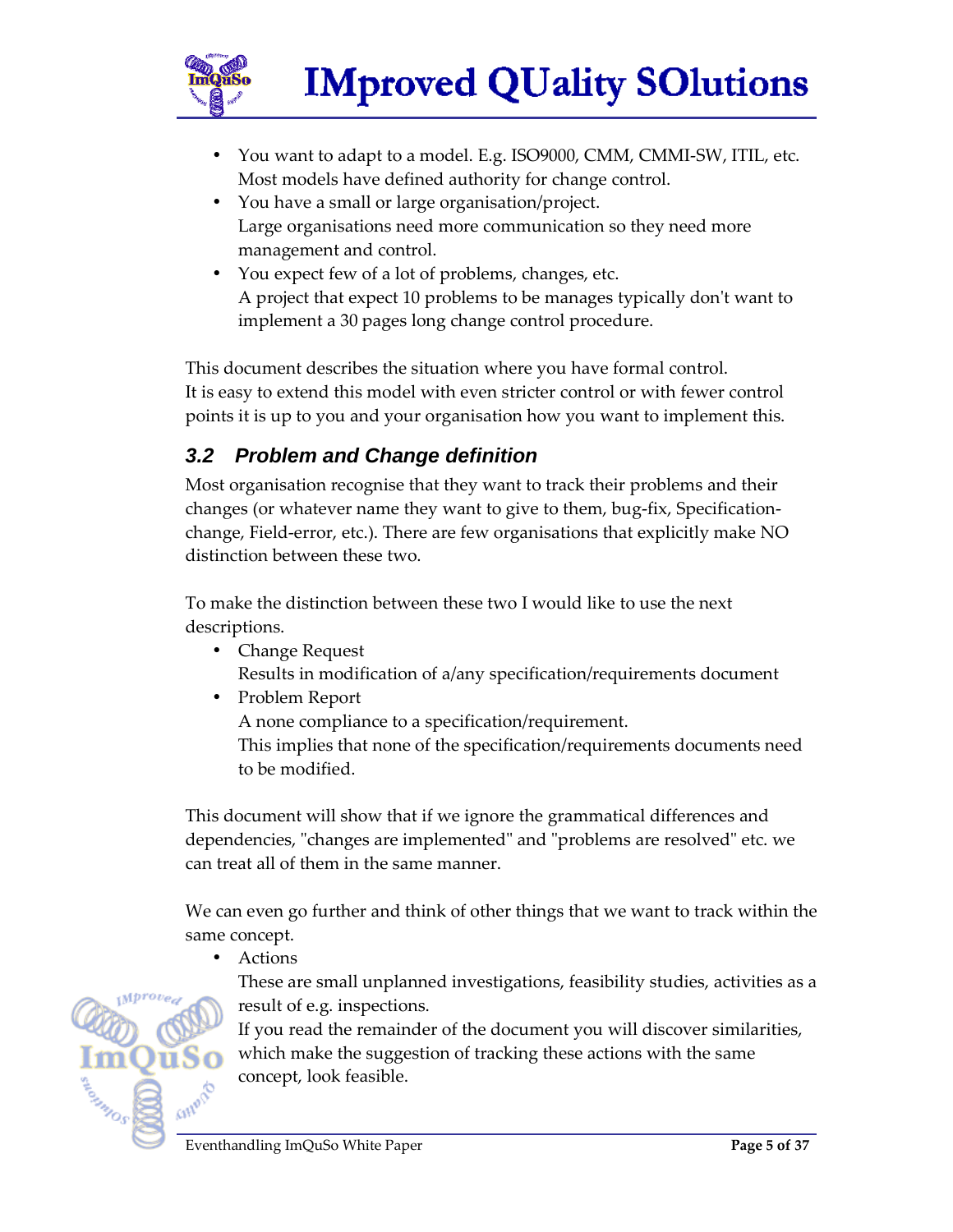

• Open Issues Things that need to be resolved in the organisation / project (Can be seen as feasibility studies, etc)

To make the rest of the document easier to read the Problem Reports, Change Requests and Actions, etc. are defined as a single group called: Events.

Note on: intuitive behaviour

If someone writes a Problem Report that a product is not reacting or responding in an intuitive way then this PR should be converted into a Change Request because there is probably no requirement that defines that behaviour.

PR's on intuitive behaviour are generally created because there is a missing gap in the requirements. And as we all know: Requirements and specifications should be clear and unambiguous. So why not converted this PR into a CR, and defined the behaviour as required or as unwanted.

Do not forget to update your documents or another person will raise this issue with a PR again!

### **3.3 Terms and Abbreviations**

To Be Defined

### **4 The Event Life Cycle**

In the event handler system rules apply that define the behaviour of the system. For me the lifecycle is the best entrance for a description start of such an event handler system.

Using the life cycle we define:

- The stages an event passed before it reaches an end situation (State Names).
- The authority a person must have to move the event to a next state (Authority).
- The possible state transitions that are available (Transitions). When some has to be informed that something has to be done. (Notification).
- The things that have to be done like e.g. Action to do and data fields to be filled.



In the event handler somebody has to do something at a certain point. This can be an action of make a decision.

What are possible roles in the system?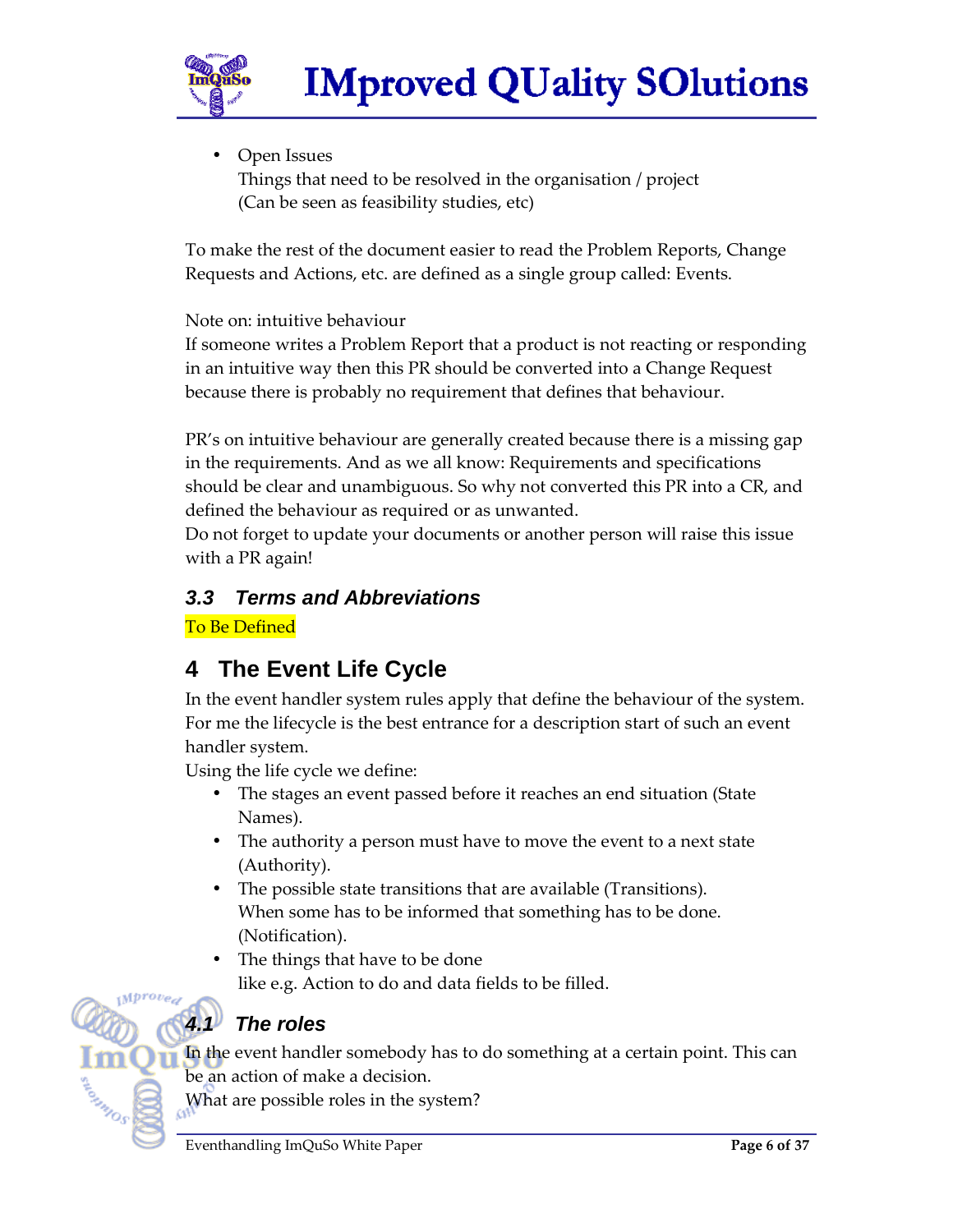

- Someone who creates new events Let's call this role: Submitter
- Someone who can do an impact investigation and analysis regarding the location of the problem, possible solution and effort estimation. Let's call this role: Analyser (Investigator could also.)
- A person who make the actual changes to solve the problem. Let's call this role: Solver
- Someone who verifies the implemented solution. Lets call this role: Tester
- A person with the responsibility and authority to manage the changes. Most of the times this is a group of 'wise' man with a chairman called: Change Control Board. See § 4.2 The Change Control Board There can also be a 'Secretary' who on behalf of the CCB does the changes in the event handler.
- Someone who maintains the event handler on IT infrastructure level. Most of the time this person is also responsible for tailoring the default installation to the organizational needs.

This is a role mostly enforced by the event handler tool called: administrator

### **4.2 The Change Control Board**

At a certain point someone has to make a decision on what to do with all events, e.g. if we are going to solve them? For what release should this be done?, Who has to do it?, etc.

In most organisations the Change Control Board manages the events. In some organisation the CCB is also authorises the release of products.

A CCB typically consists of:

- The project leader (chairman)
- The Configuration Manager (secretary)
- The architect (vice Chairman, vice secretary)
- The quality assurance officer.

The Quality Assurance Officer

• Representative of the Quality Department.

#### Note:

GHP/C

Most organisations have a software quality/development manual that describes the processes and procedures that software development projects are obligated to use in the organisation. In these organisation there is most of the times a 'Quality Assurance Officer' that is assigned by the management of the organisation to a project and acts there as an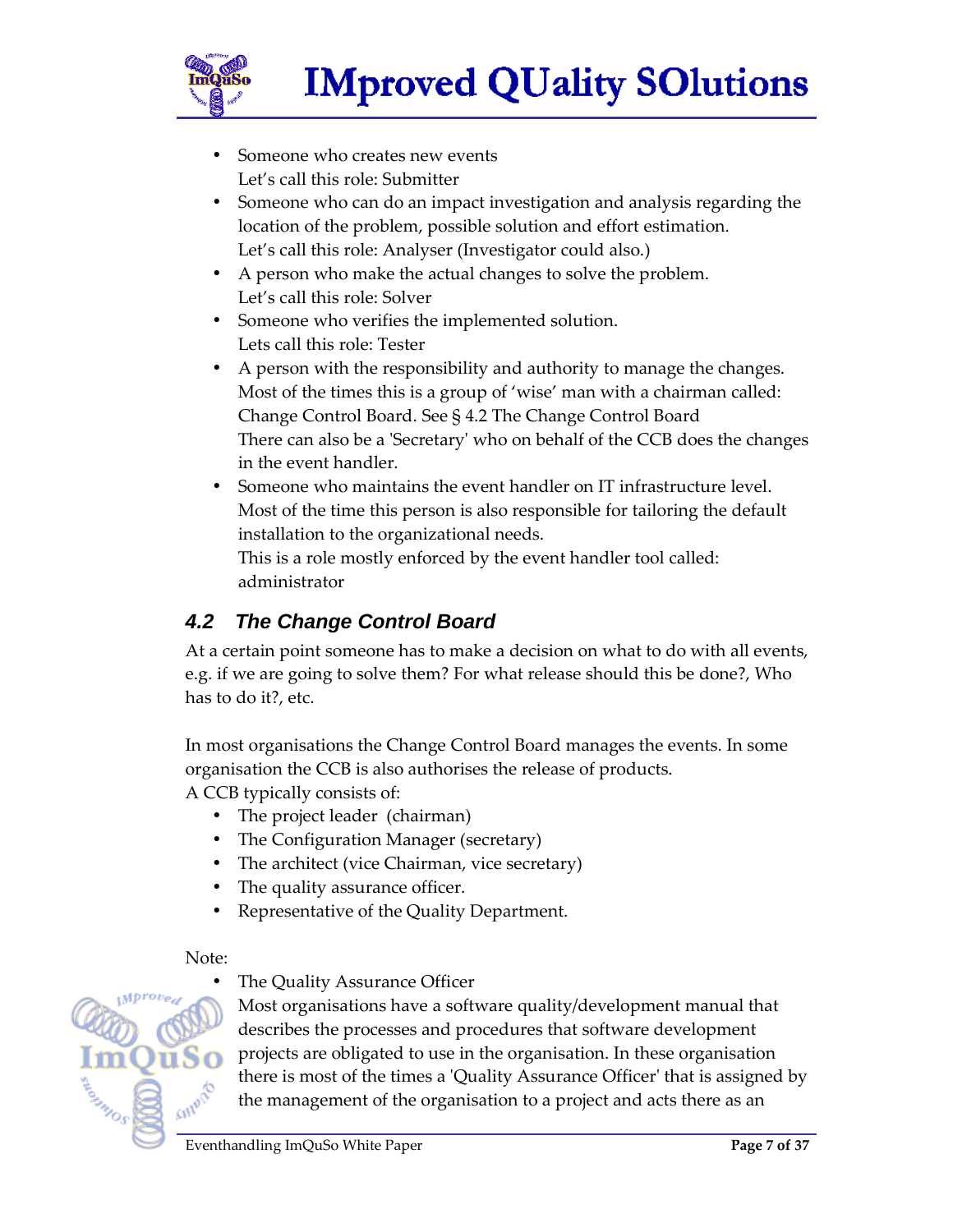

independent observer and verifier to guard the implementation of the quality manual procedures, templates, methods, etc.

• The Quality Department

Some organisations also have an independent Quality Department that tests the quality of the products that this organisation delivers. A QD member is part of the CCB so that QD knows when the products are ready for testing and what is fixed/modified in the new release.

### **4.3 The state names**

An event will pass a number of stages in its life cycle before it is dealt with.

A minimum life cycle could be: from Known to Resolved or from New to Resolving to Closed

As you see from the examples the state names should be clear and preferably short.

State names should not be nouns but verbs. Nouns reflect the activities between the states so do not use one state "Resolving" but two states "Open " and "Closed"

| <b>State Name</b> | Description                                                  |  |  |
|-------------------|--------------------------------------------------------------|--|--|
| <b>New</b>        | Newly entered in the system.                                 |  |  |
| Analysis          | Impact analysis has to be done.                              |  |  |
| Analysed          | An analysis has been done.                                   |  |  |
| Open              | Someone has responsibility to solve the event.               |  |  |
| Solved            | A solution is implemented.                                   |  |  |
| Test              | The implemented solution will be tested.                     |  |  |
| Verified          | The implemented solution has passed the defined tests.       |  |  |
| Closed            | The Event is implemented in some form.                       |  |  |
| Rejected          | Event will not be implemented for a specific reason.         |  |  |
| Duplicate         | A 'similar' event already exists in the registration system. |  |  |
| Decision          | For some reason 'someone' needs to make a decision on what   |  |  |
|                   | to do.                                                       |  |  |
| Hold              | No decision taken yet.                                       |  |  |

|  | The state names in our lifecycle are: |
|--|---------------------------------------|
|  |                                       |

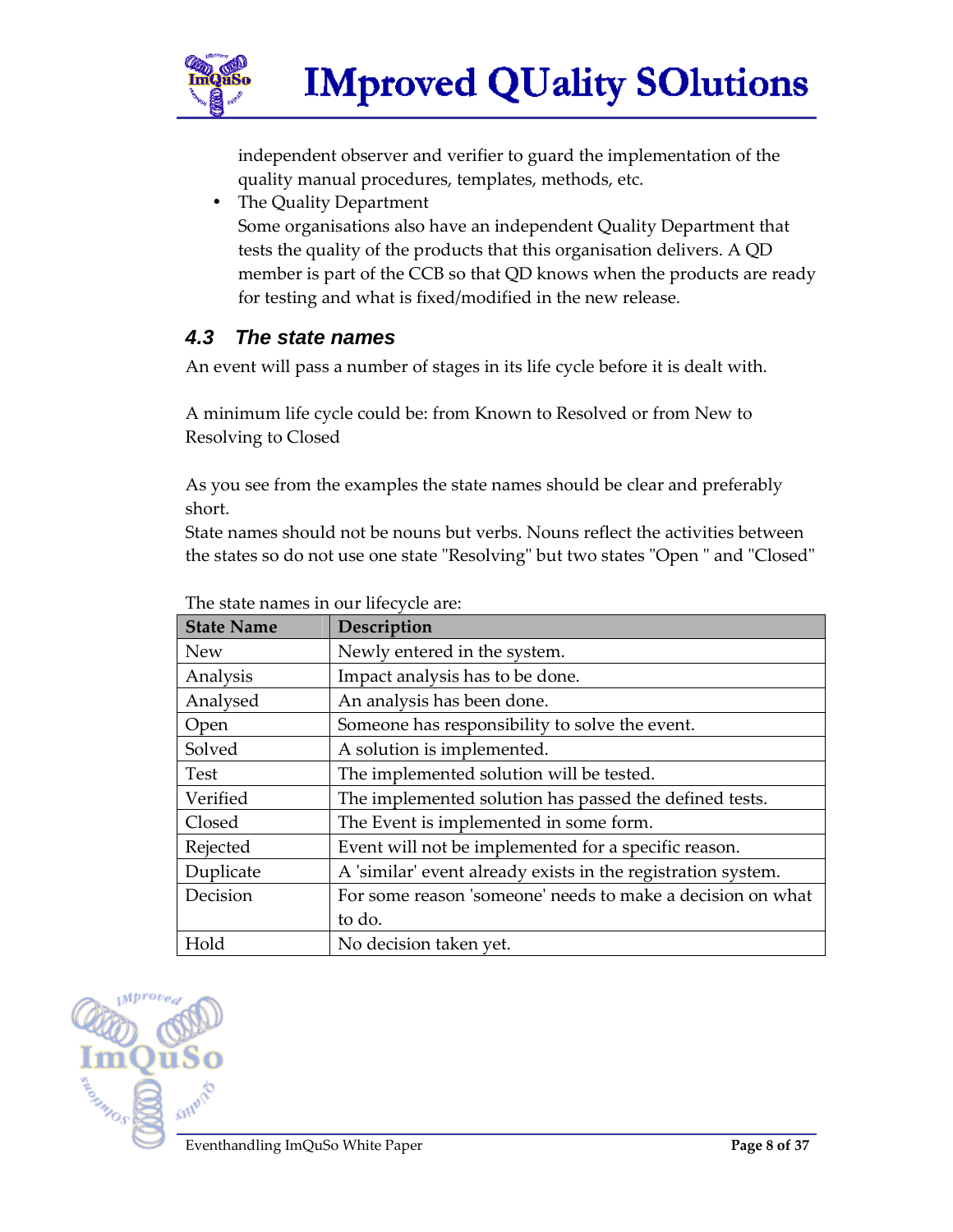

### **4.4 State Transition Authorities**

If management wants to control the flow in the lifecycle then not everybody should be allowed to make state transitions, so based on the roles we specify who have authority and state transition permissions.

| Role          | <b>From State</b> | <b>To State</b> | Comment                                      |  |  |
|---------------|-------------------|-----------------|----------------------------------------------|--|--|
| Submitter     |                   | <b>New</b>      | An event is entered in the system.           |  |  |
| Analyser      | Analysis          | Analysed        | An impact analysis has been done with a      |  |  |
|               |                   |                 | proposed solution and an estimate for the    |  |  |
|               |                   |                 | fix & test effort.                           |  |  |
| Solver        | Open              | Solved          | Problem fixed as described in the analysis.  |  |  |
|               |                   | Decision        | For some reason the problem could not be     |  |  |
|               |                   |                 | fixed as described in the analysis.          |  |  |
| <b>Tester</b> | <b>Test</b>       | Verified        | Test results of the fix are positive.        |  |  |
|               |                   | Decision        | The fix failed at least one test.            |  |  |
| <b>CCB</b>    | Decision          | Analysis        | Allocate a role/person to analyse the event. |  |  |
|               |                   | Open            | Allocate a person to fix the event.          |  |  |
|               |                   | <b>Test</b>     | Allocate a person to test the solution.      |  |  |
|               |                   | Duplicate       | The event is an copy form an already         |  |  |
|               |                   |                 | existing event or has the same cause.        |  |  |
|               |                   | Rejected        | Decision that this event will not be         |  |  |
|               |                   |                 | implemented for a specific reason.           |  |  |
|               |                   | Hold            | The CCB doesn't know (yet) what to do        |  |  |
|               |                   |                 | with this event.                             |  |  |
|               | Analysed          | Decision        | The analysis has been done and the CBB       |  |  |
|               |                   |                 | has to decide what to do with this event.    |  |  |
|               | Solved            | <b>Test</b>     | The problem is solved and can be tested.     |  |  |
|               | Verified          | Closed          | The fix passed the tests and can be closed.  |  |  |
|               | Hold              | Decision        | The CCB knows how to handle this event.      |  |  |

With this authorisation scheme any non CCB role can only transition to two states:

- 1. A positive outcome or
- 2. A negative outcome.

These states are under control of the CBB. This implies that the CCB controls the **Mprove**, flow during the entire lifecycle.



)ŭSo

GHPO

SOUNDED S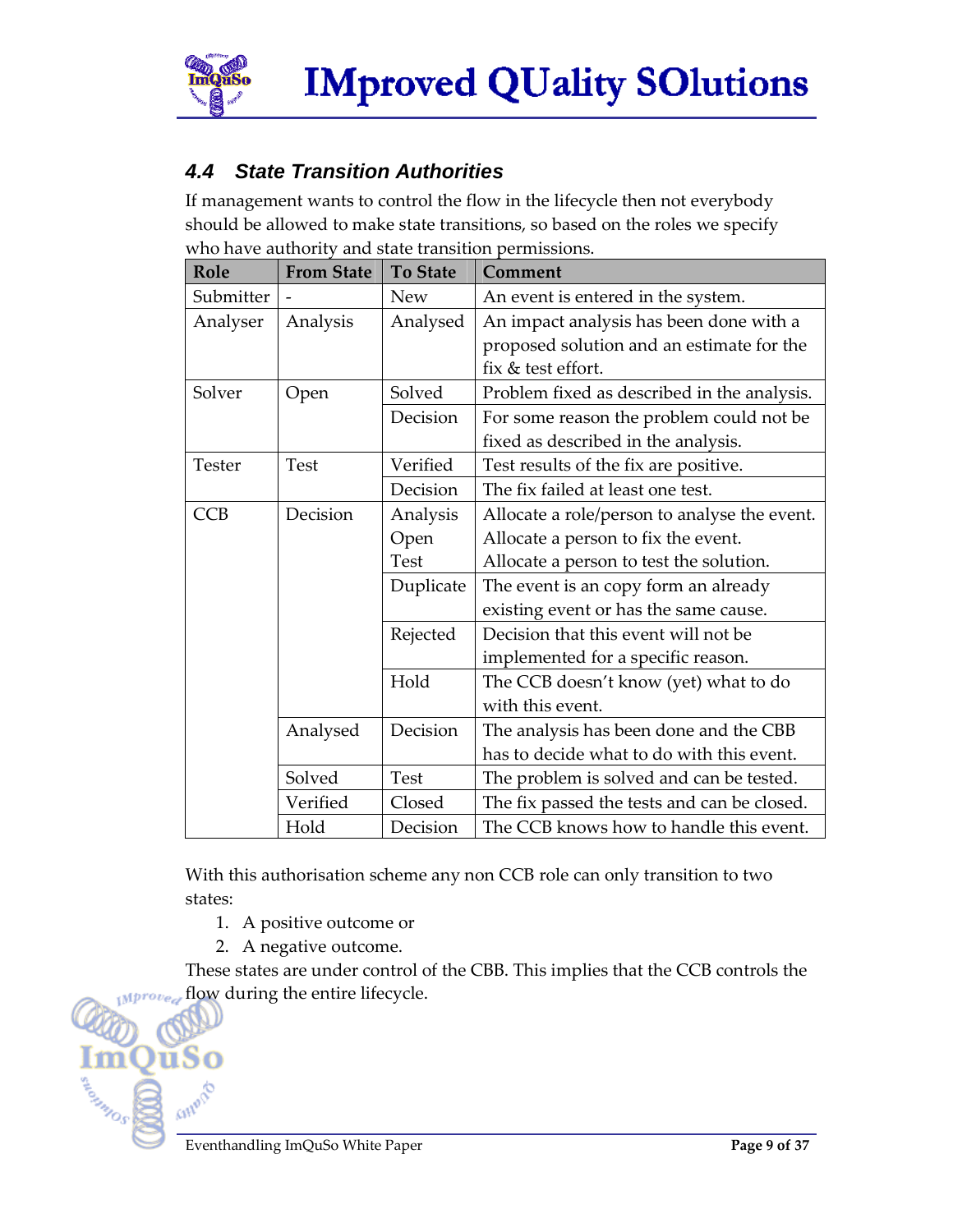

#### **Efficiency fixes for the lifecycle:**

- The transitions:
	- o From: Analysis to Decision and
	- o From Analysis to Analysed to Decision
	- can be combined into a singe transition:
		- o From Analysis to Decision

without authorization violation or information loss.

• The CCB has authority on all events as such it also has the authority to skip some parts of the lifecycle if needed.

e.g. From New to Open if in the CCB can do the analysis.

#### **4.5 Life Cycle flow chart**



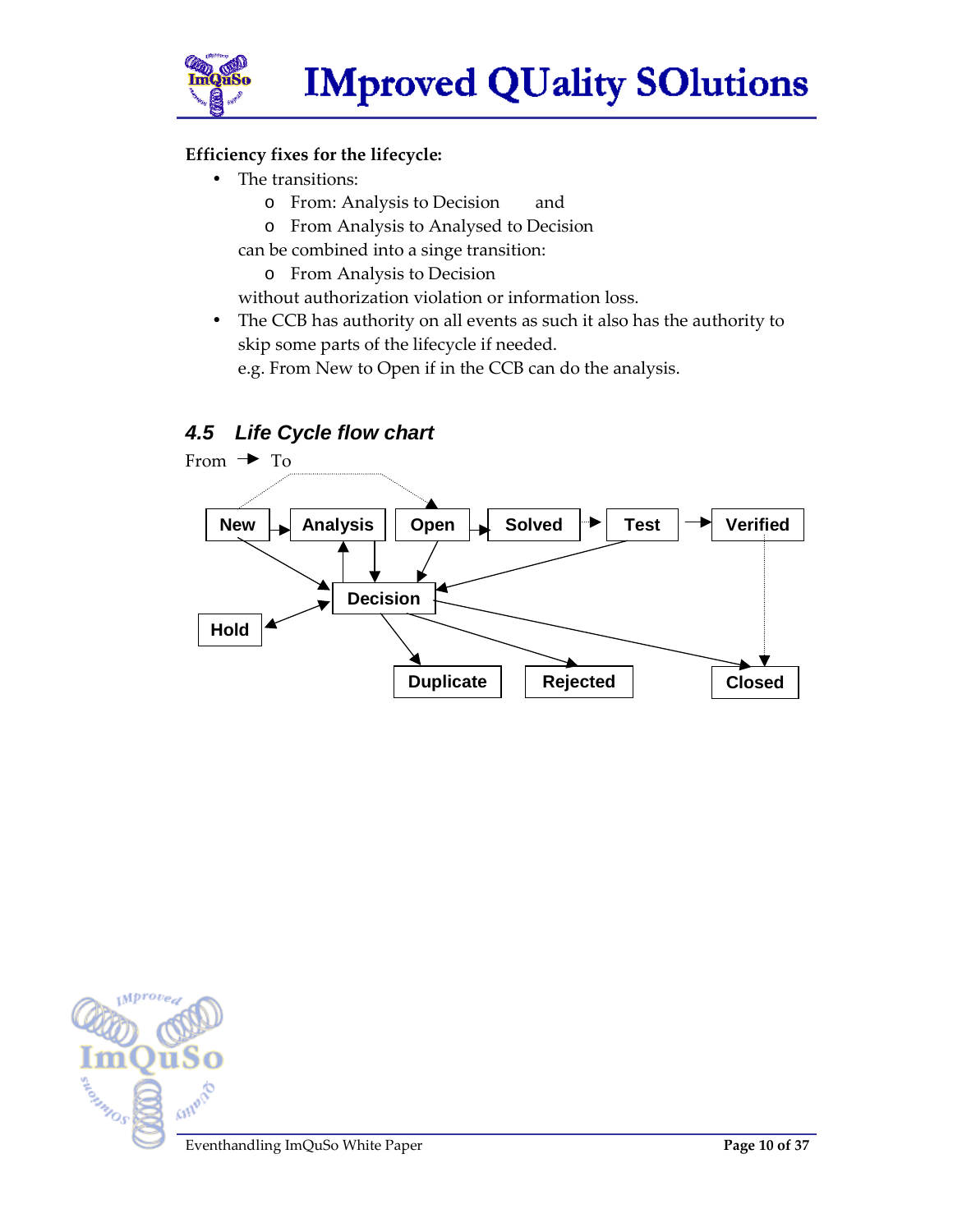

#### **4.6 Notifications**

In a normal world you will be told that you have to do something, in event handling this is the same. If you want someone to take action you have tell him. In an IT organization, email is the ideal medium to send notifications. The common notifications are:

- The analyser in the Analysis state
- The solver in the Open state
- The tester in the Test state

The CCB usually uses reports to know which events are in what state and preferable will not be notified via email. Otherwise it will be a lot of Emails send to the CCB who loses oversight by the huge pile of emails

Other notifications that are possible in some tools:

- Notify now [Who has to be notified for this specific state change] People who only need to receive a notification of this transition are selectable from a dropdown list by the person who does the state transition
- Notify always [Who has to be notified on all state changes] This notification list is default set for every new event. Mostly the 'administrator' can modify the list on request.

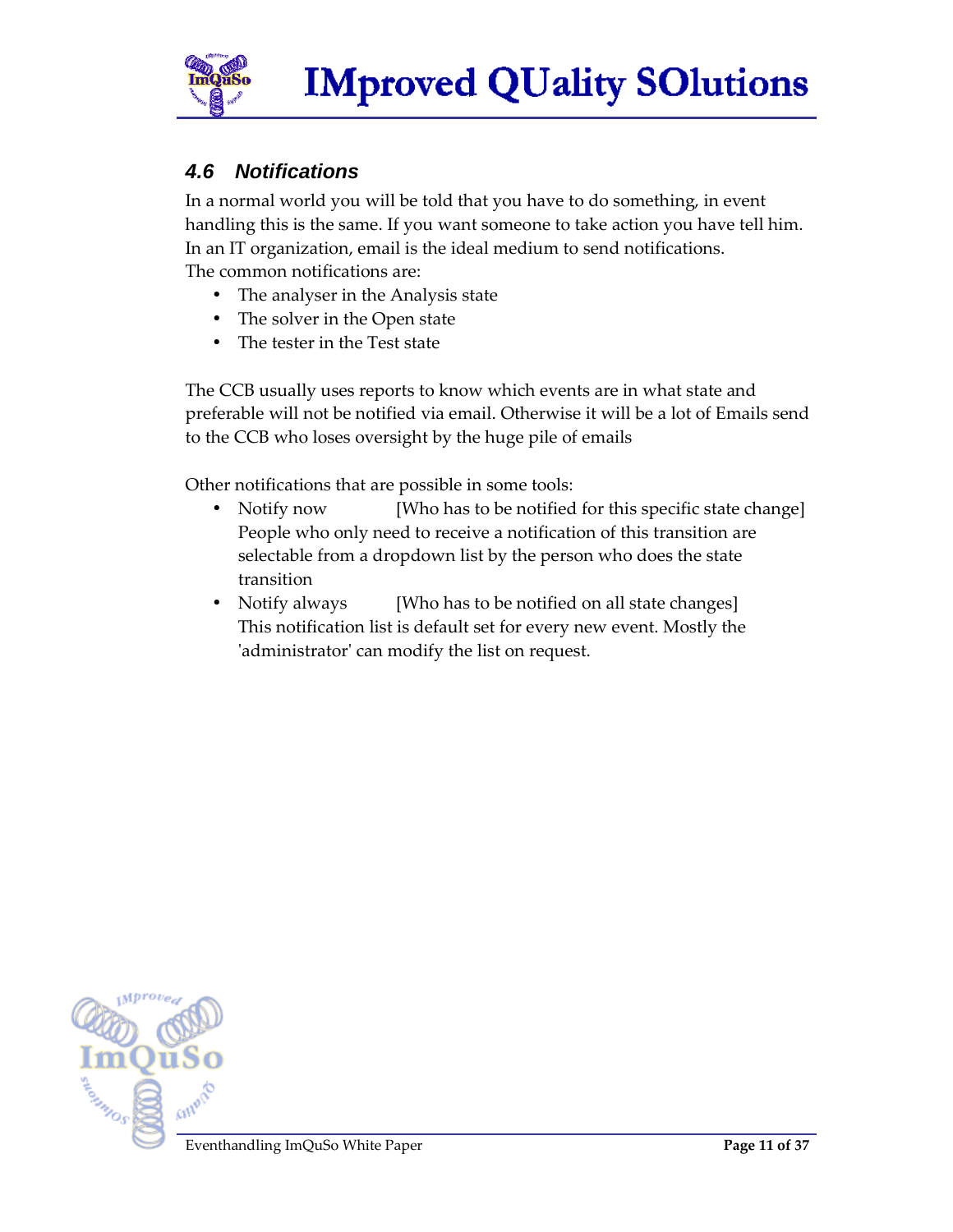

### **5 The Data fields**

### **5.1 Typical/Minimal data fields**

Every change management system should have at least the following information fields:

- Unique identification. Mostly a number that refers only to this event.
- Title/synopsis. Short one line description of the event.
- Description. Long description on the event and how to reproduce it or why it is needed.
- Date on which the event is entered in the system. Used to decide if it is still relevant and for throughput calculations.
- Date when event reaches an end state. To see that the event is closed and for throughput calculations.
- Submitter.

Who entered the event in the system and can a person we can ask for additional information if needed.

### **5.2 Extra data fields**

A selection of the next data fields can be used in your organization based on you needs and willingness to log additional information.

### **5.2.1 Discovered in product**

In what product did an event occur.

- Product identification:
	- Product. In which product was the event discovered.
	- Version.

Which version of the product was the event discovered in. (Preferably this list of version numbers typical for the product selected)

• Sub-system.

In which sub-system of the product was the event discovered. (Preferably this list of sub-systems names is typical for the product and/or product-version-number combination selected)

Module.

In which the sub-system module of the product was the event discovered. (Typically … )

### **5.2.2 Solved in product**

In what product was the event solved.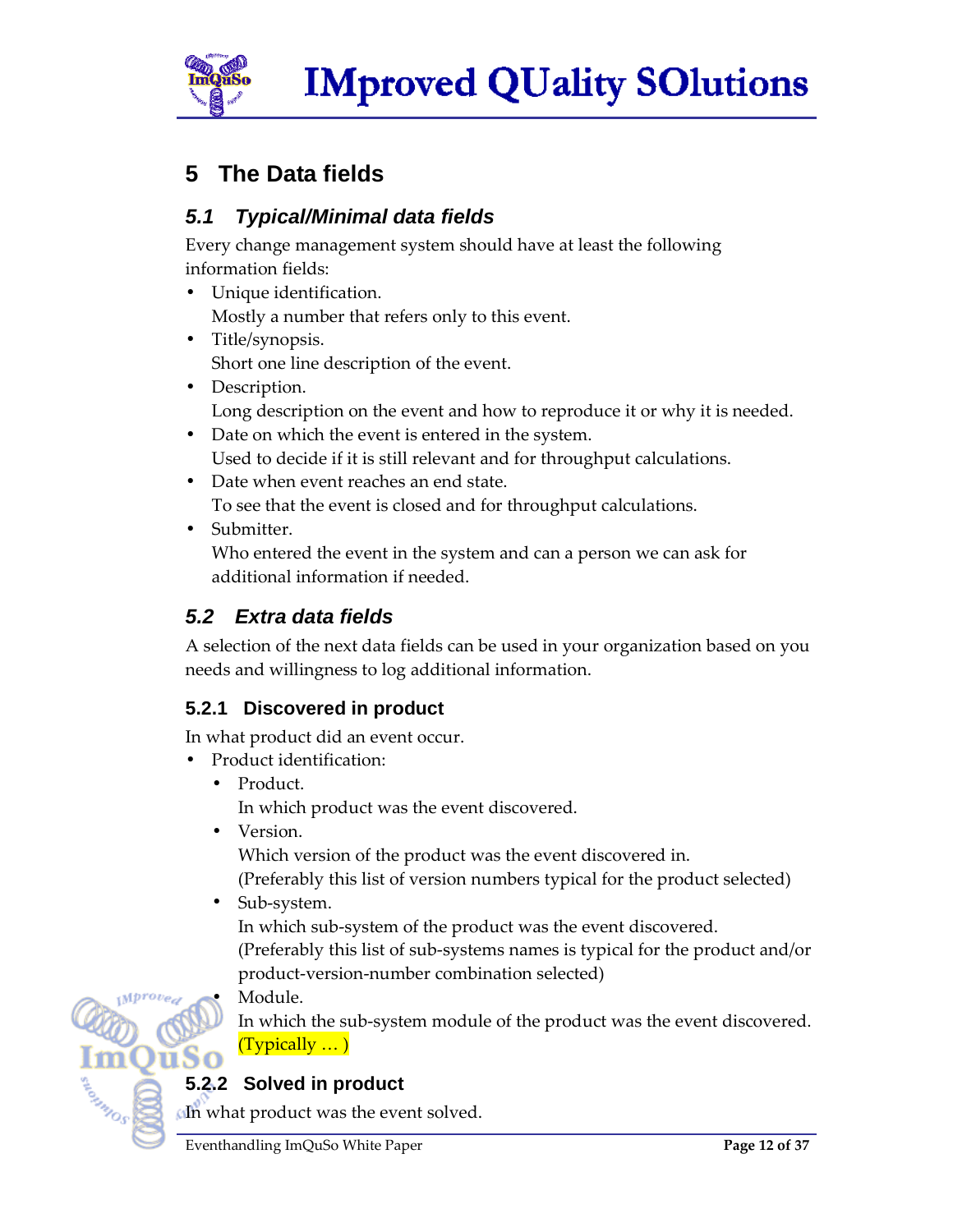

- Product identification (Can be the same list as; 'Discovered in' product)
	- Product
	- Version
	- Sub-system
	- Module

The list of solved-in-products will be longer as discovered-in-product as new products / releases are continuously developed. As it will be difficult enough to maintain such (nested) list. It is suggest to keep use the same list for Discoveredin-product and Solved-in product for ease of maintenance.

### **5.2.3 Activity logging**

To be able to store a 'textual 'description of what has been done or why a decision is made log/description fields could be introduced. Mostly these fields are a free format text fields that can handle a lot of data.

This can be one field where data is appended or a number of dedicated fields for specific purposes like:

- Analysis comment Description on the cause of the event and possible 'concept' solutions.
- Resolution comment Description on what has been done to solve this event.

• Evaluation comment Description evaluation result, what has been done and optionally why the result was negative.

#### **5.2.4 Allocation of people / roles**

To be able to do actual work on an event most systems have assignment options. This can be role or person based (or a combination of both?).

- Role based assignments. When you have logged-in to the system your (pre-defined) role is known and you are permitted to handle any event that your role is permitted to.
- Person based assignment.

A specific task for an event is allocated to you and you are the only one that is allowed to do that action.

Most system have rules that allow superior roles e.g. administrator to do these activities as well for maintenance or other reasons.

 $T<sub>0</sub>$  The following type of allocations is common in most systems:

• Analysis allocation.

A role (e.g. architects) or person is responsible for the elementary analysis of an event and give a suggestion on e.g.

- IS this a valid event.
- How to proceed with this event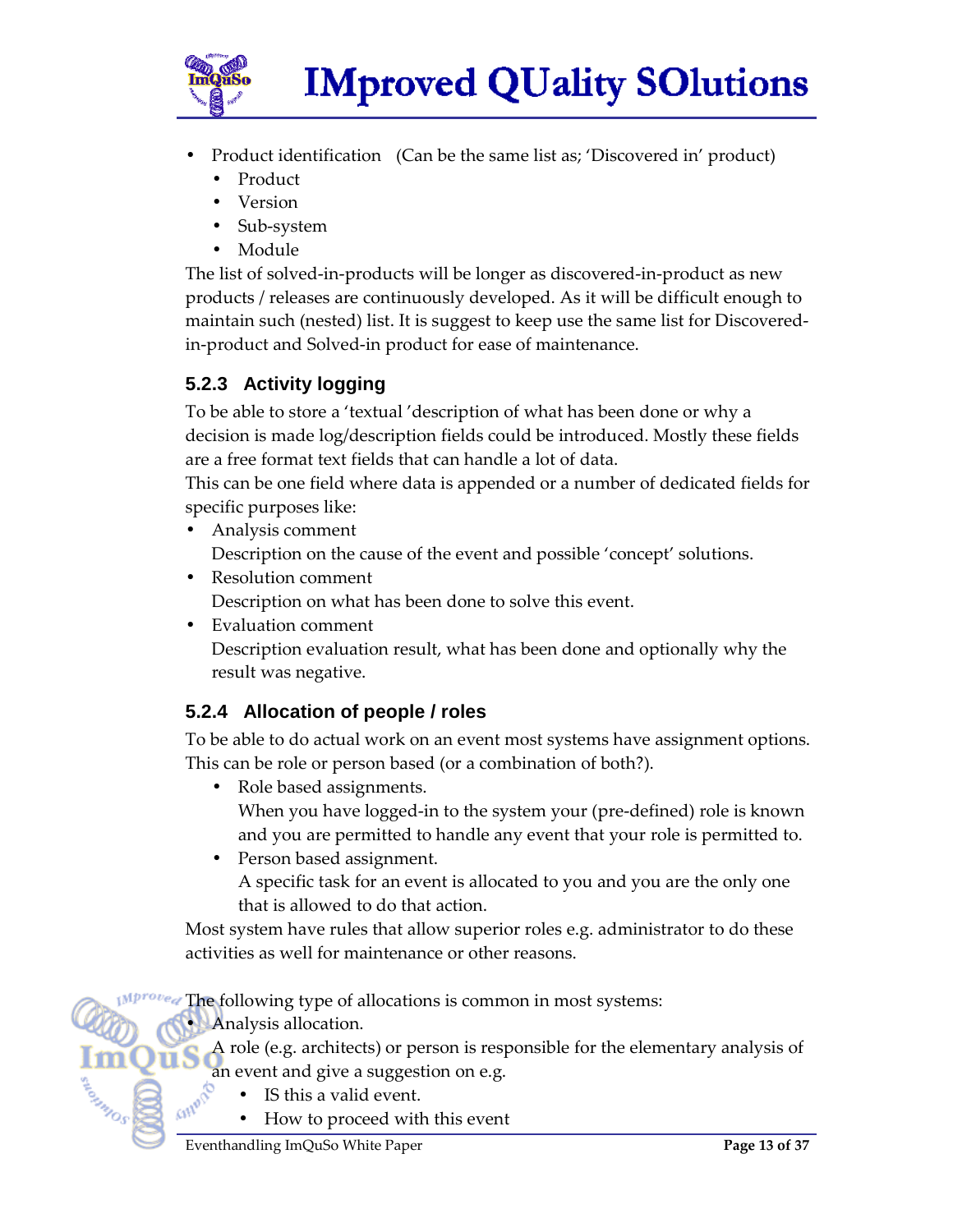

- A possible concept solution
- An estimate of the time it will take to resolve this, etc.
- Resolver allocation.
	- Mostly a person to resolve the event.
- Tester.

A role or person is responsible for doing a specific test.

#### **5.2.5 History/trace logging for an event**

Most systems have a trace of history logging built in in which they log any change to the event like e..g status change, assignments, adding of information, etc.

A history log could look like:

| 1999-11-14 Created  |                               |
|---------------------|-------------------------------|
| 1999-11-15 kerkhofp | New to Analysis               |
|                     | Assigned kerhofp for analysis |
| 1999-11-17 kerkhofp | Modified Analysis comment     |
| 1999-11-17 kerkhofp | Change state to Analysed      |

#### **5.2.6 Submitter identification**

For feedback and additional information reasons, the identification of the person who entered the event needs to be stored.

- Personid Who entered this event in the system.
- Etc.

Any other submitter information

The above formation should be acquired by the system from existing tables like, password files, access table, etc.

Sometimes and event is entered in the system on behalf of another person who has (for some reason) no access to the database. Common "Original submitter" fields are:

• Name

Who requested this.

- Email Address Email address for electronic responses.
- Company name

Name of the company of the submitter.



GHIOGO

Any other information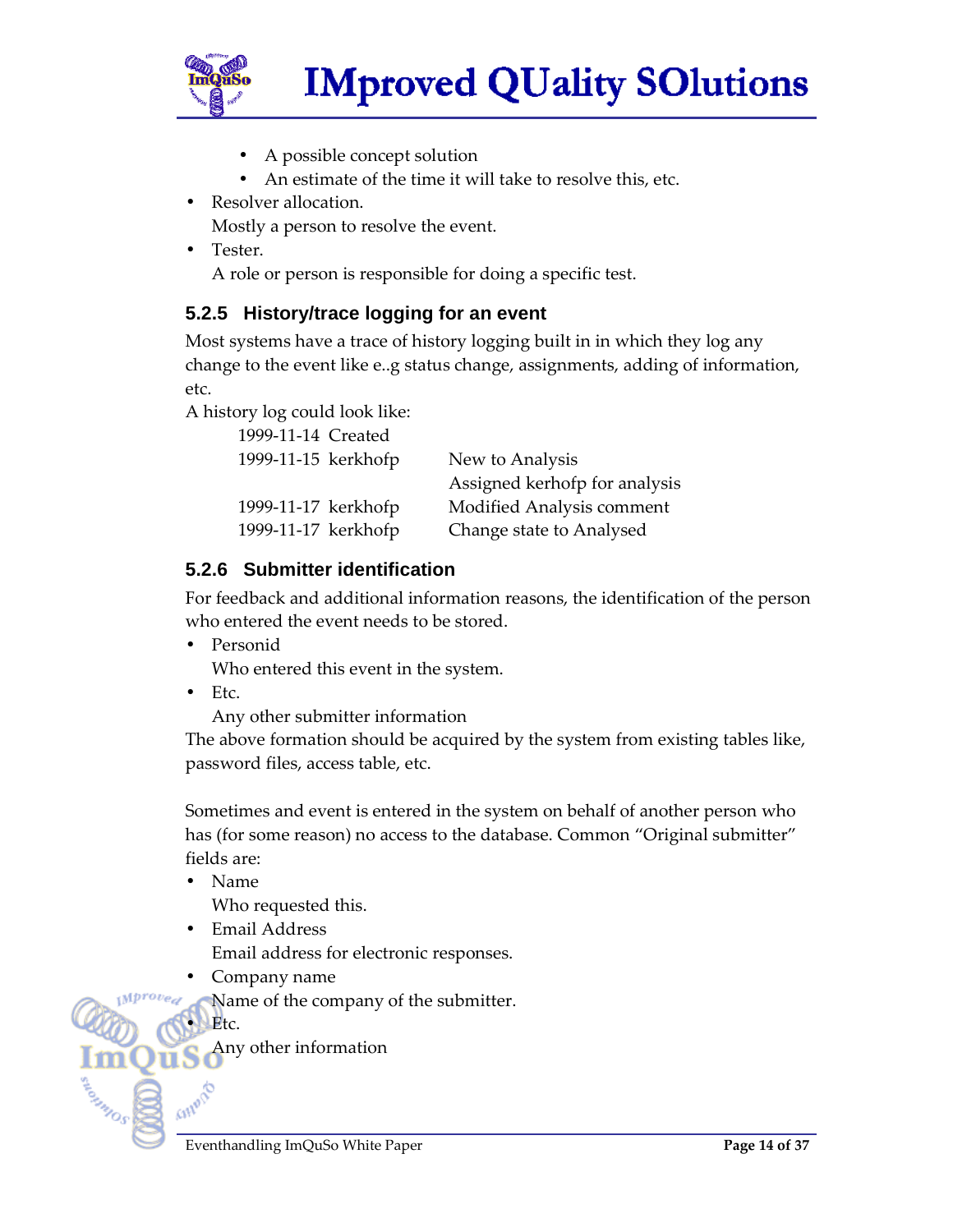

#### **5.2.7 To support event handling priority**

The next data fields are used by organisations to set the priorities for resolving the events.

#### **Severity of the event.**

What is the impact of this event on the product/project

- S No conformity with safety standards or safety requirements.
- A Results in a not producible / usable products.
- B Results in a product, which can be produced with big problems or not be accepted by a critical customer.
- C Results in a product, which can be produced or sold with minor difficulties.
- D Results in a product, which can be produced or sold and only critical customer will complain.

#### **Priority/urgency.**

How quick must this be handled?

- Immediately Now: drop all work (Personal contact needed to ensure it.)
- High As Soon As Possible
- Medium As soon as work permits.
- Low At your convenience.
- None If there is no other work to be done.

#### **5.2.8 Due dates and actual completion dates**

A due date indicates when an activity should be done.

This can be one field to be reused for each state/activity but better is to specify a specific field for defined states/activities. E.g.

- Analysis due date
- Resolve due date
- Verification due date

As you have a due date it is also preferable to have an actual completion date to see if the target is met. In some systems this date can be filled by the system when a transition/activity is completed. But a manual correction of that date is preferred as the registration of the transition in the system can be delayed due to 'administrative' reasons.

When doing a complete reassignment of the problem e.g. got from evaluated to analysis and all previous due dates and actual dates will be overwritten as the event goes thru the same lifecycle again. But from the history/trace log of the event one could deduct what has happened and retrieve the initial values.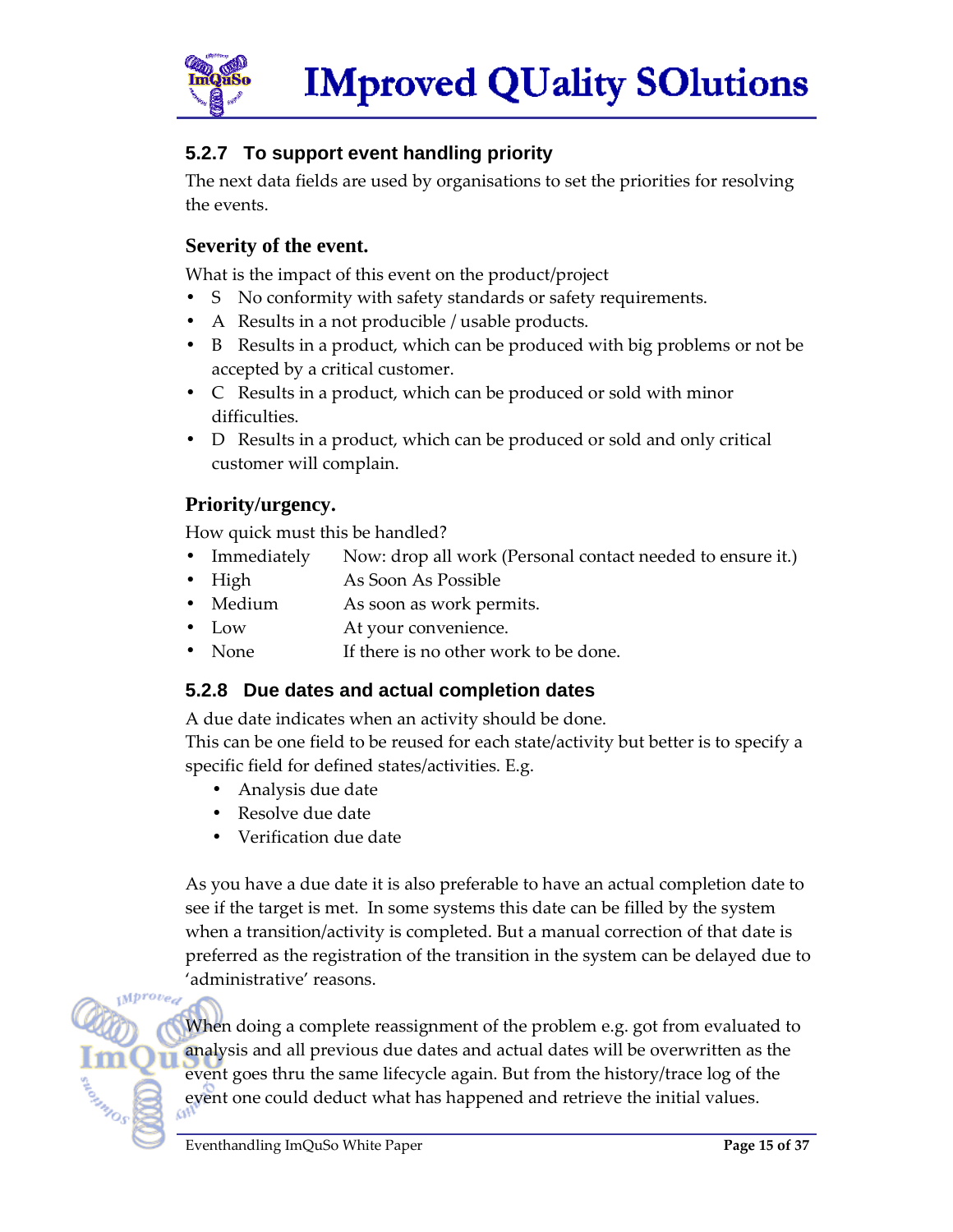

#### **5.2.9 To Support development analysis**

The next data fields are used in mature organisation where detailed analysis of the data is done to get a better development process quality and to support the estimates/planning of new projects.

#### **Type of error that caused this event.**

See: § 10.2 Product Maturity based on the type of errors discovered E.g. Timing error, Design error, Coding error, etc.

#### **How was the event discovered:**

What kind of activity lead to the discovery of this event? This list is highly dependable on the Verification and Validation activities that are in place in your organization.

The activities can be:

- By functional test User test on the entire product (based on the CRS)
- By system test User test on the entire product (based on the FRS)
- By Beta test ??
- By Alpha test Test by the software team before delivery.
- By integration tests Test executing during the integration of software / hardware modules.
- By regression tests Sequence of selected tests to be repeated several times (preferably automated).
- By random unplanned tests.
- By in house normal use.
- By review Action point that was raised during a review.
- By Code review Action point that was raised during a review.
- By static code analysis
- By customer demand
- By customer use

#### **In which phase was the event discovered.**

In which development phase was the problem discovered (Strongly depends on

the development life cycle used)<br> **CONCO** Initialisation (Peric (Period of project assignment)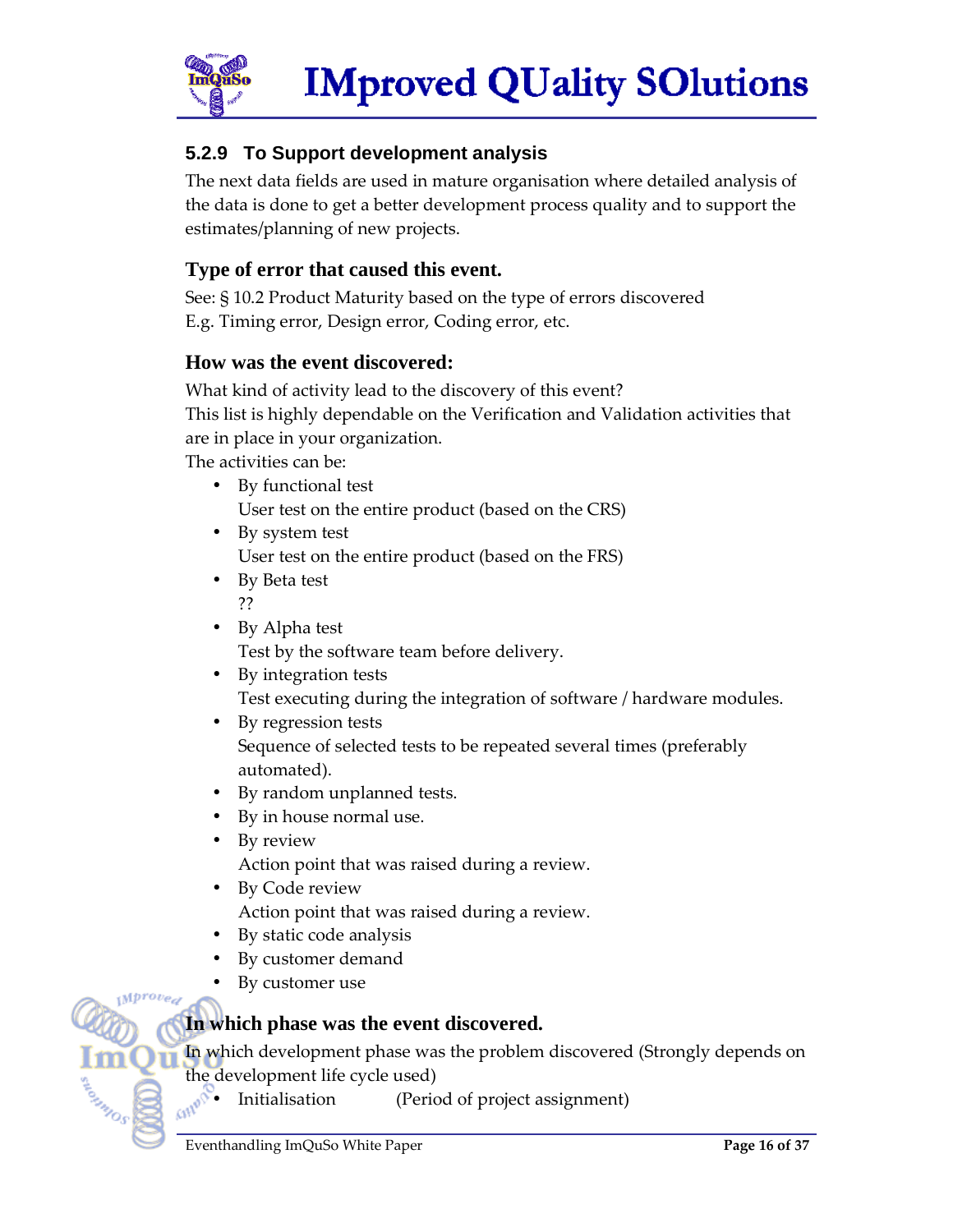

- Conceptualisation (Period of architecture decisions)
- Design (Period of specifying the product structure)
- Implementation (including module testing, integration, integration testing)
- Testing (Period for non development tests)
- Introduction (Period when the product is introduced)
- Others (All others. E.g. After care, pre development, etc.

#### **In which phase was the event introduced.**

In which development phase was the problem introduced (Strongly depends on the development life cycle used)

#### **In which phase was the event resolved.**

In which development phase was the problem resolved (Strongly depends on the development life cycle used)

The three fields 'Phase Discovered', 'Phase Introduced', and 'Phase Resolved' should have the same pick list.

#### **5.2.10 Miscellaneous fields**

The next data fields are used for miscellaneous purposes and don't fit in the previous categories.

• Binaries attachments Method to couple all kind of files like images, executables etc. to this event?

### **6 Organisational Issues**

There are many different organizations, some are small, big, some operate in multiple cities or countries, others develop software that is a simple component in an overall system or product, and there are many more.

This chapter gives solutions how to implement these organisational differences.

### **6.1 Multi Disciplines**

In some projects software development is only a sub-project in an overall system project. Other disciplines or departments can be electrical, mechanical, optical, service department or others.

If these other disciplines do not have their own registration system they can use the software system. But then measures have to be taken to handle these different event groups.

• How make department dedicated reports?

eonn10s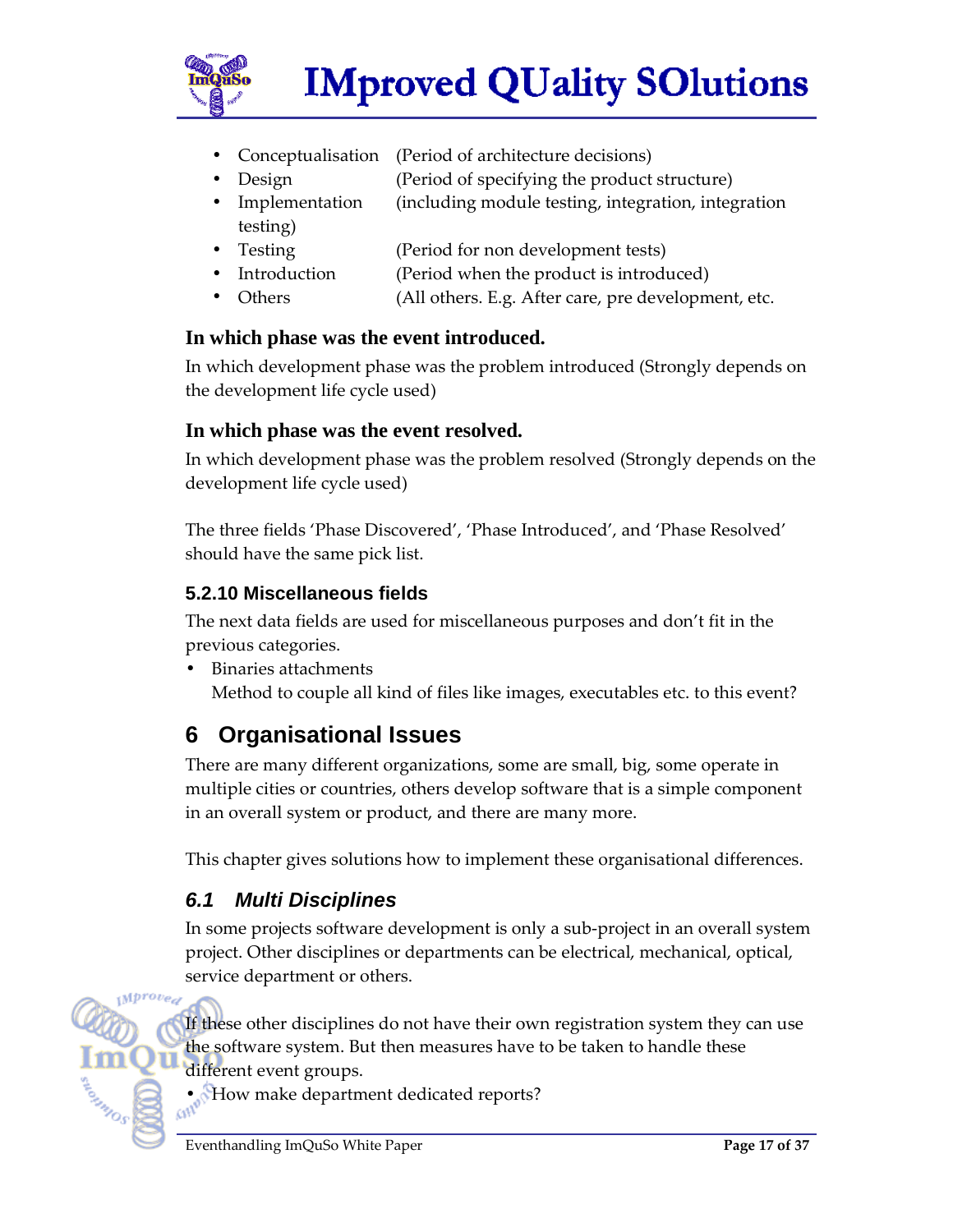

- Discipline related event managers. Each discipline (department, development team, etc.) involved in a multiple discipline project has to have a discipline related event manager to administer all related events within this discipline.
- How to assign an event to an discipline Besides the discipline related event managers, there must be a general event manager, who has no discipline restrictions. In the 'ENTERED' state, the general event manager assigns the event to a certain discipline. A discipline event manager is allowed to claim an event for his own discipline, if it is clear that the event should be handled by his discipline.

Multiple disciplines working on the same event. See multiple sites, multi CCBs, and parent child relations

### **6.2 Multiple Sites**

#### **6.2.1 Problem description**

It can be that different groups are working on the same product on different locations. This means that the availability of the tracking registration is a must. Solutions are:

- A tools that is world wide assessable, e.g. a Word Wide Web interface or e-mail interface
- A tool that maintains the consistency between local on site installations and works with one 'virtual' database.
- The use of symbolic user for the remote parties (A lot of manual interaction and registration is still needed.)

Things to be decided are:

**Security** 

eonn10s

Who should be able to submit, update or change the status of an event

One could say that a tool that supports multiple sites is a must to be able to do so. But formal agreements still have to be made so that everybody knows the rules and obligations. I would say that approximate 20% of the multisite work procedures is covered by the tool, the rest should be covered by the formal agreements, etc.

### **6.2.2 Possible Solution**

All sites involved have to work virtually on the same event handler database. If the implementation should foresee in multiple copies of databases,

synchronisation between these databases should take place on a real time base (packages used to update the local copies of the events should consist of delta's). GW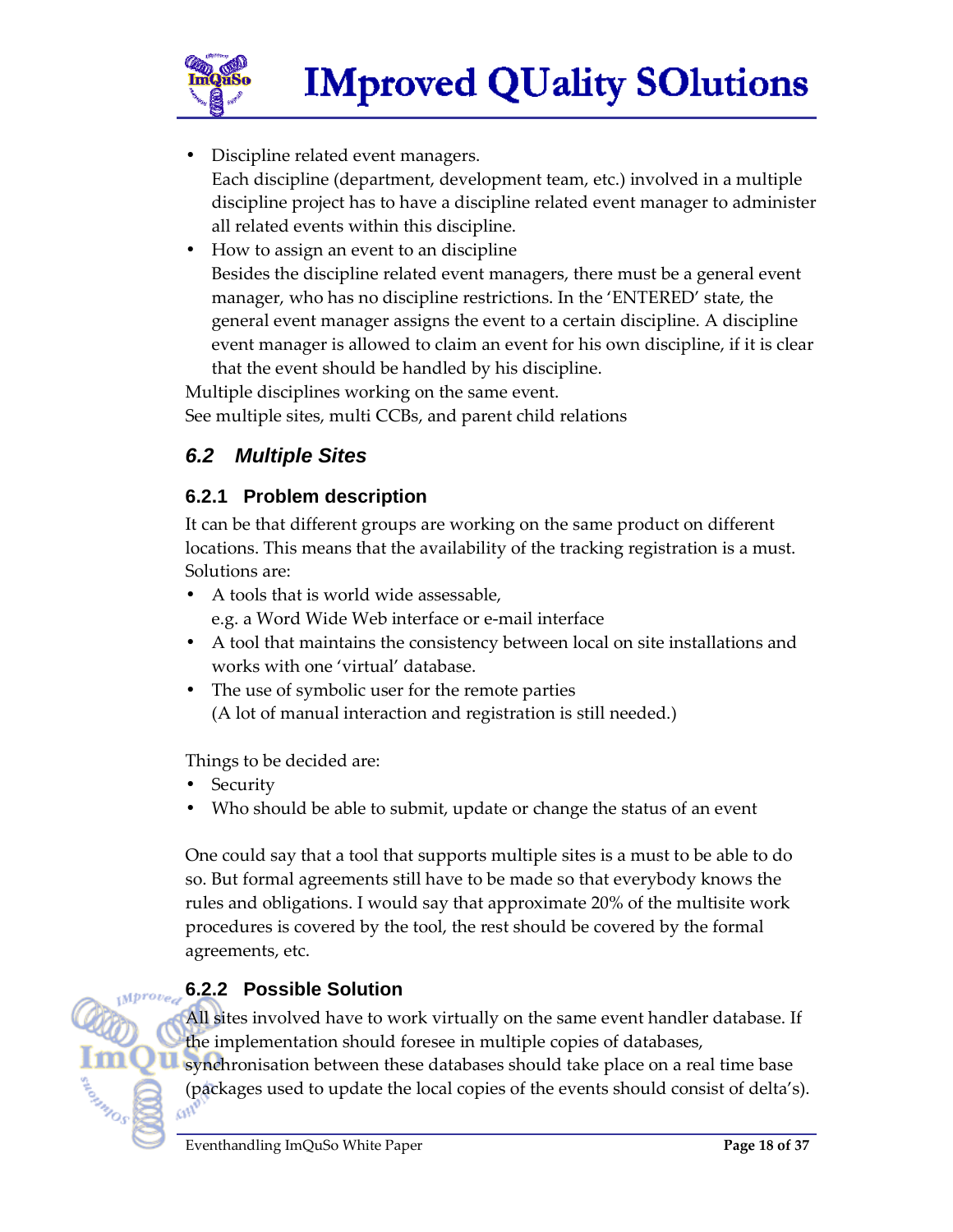

Besides the multi site issues mentioned already in chapter 'multiple discipline / product', it should also be possible to place the responsibility of a state transition in another site or keep it local but let some task be performed by another site. It must also be possible to put the entire responsibility of a slave event (multiple product / project) in another site. The event handler must recognize different sites. E.g. user John at site A may not be mixed up with user John at site B.

### **6.3 Multiple CCBs or hierarchy in CCBs**

In some projects software development is only a sub-project in an overall project. Other departments can be electrical, mechanical, optical, service department and others.

In such a structure a overall CCB exist who decides on all major issues and coordinates the different departments.

The responsibility of the lower CCBs is to manage their local events, report major problems to the overall CCB and to resolve events received from the overall CCB.

The communication and lifecycle interaction between the level of CCBs should be clear and formalised. (This is not an easy solution)

### **6.4 Multiple products of product variants**

(Sometime called: platform product relation).

Some organisations create several products from the same source. E.g. they have a main/common source that that together with some specific files will generate their product variants. Sometimes these product variant are shipped to different part of the world (to be produced and maintained there) were they become a master themselves for their new (yearly) products. Such a distribution could be:

- Taiwan To support all Asiatic countries.
- Brazil **Fraudite To support all South American countries**
- Belgium To support the European market

Another grouping could be if we produce high-end and middle-end product from the same source. E.g. Software for an imbedded product is often developed for a single hardware architecture/platform that support a wide range of

products.

Gring

Nowadays with the good, high speed electronic communication lines we can also crate a virtual archive accessible form all over the world.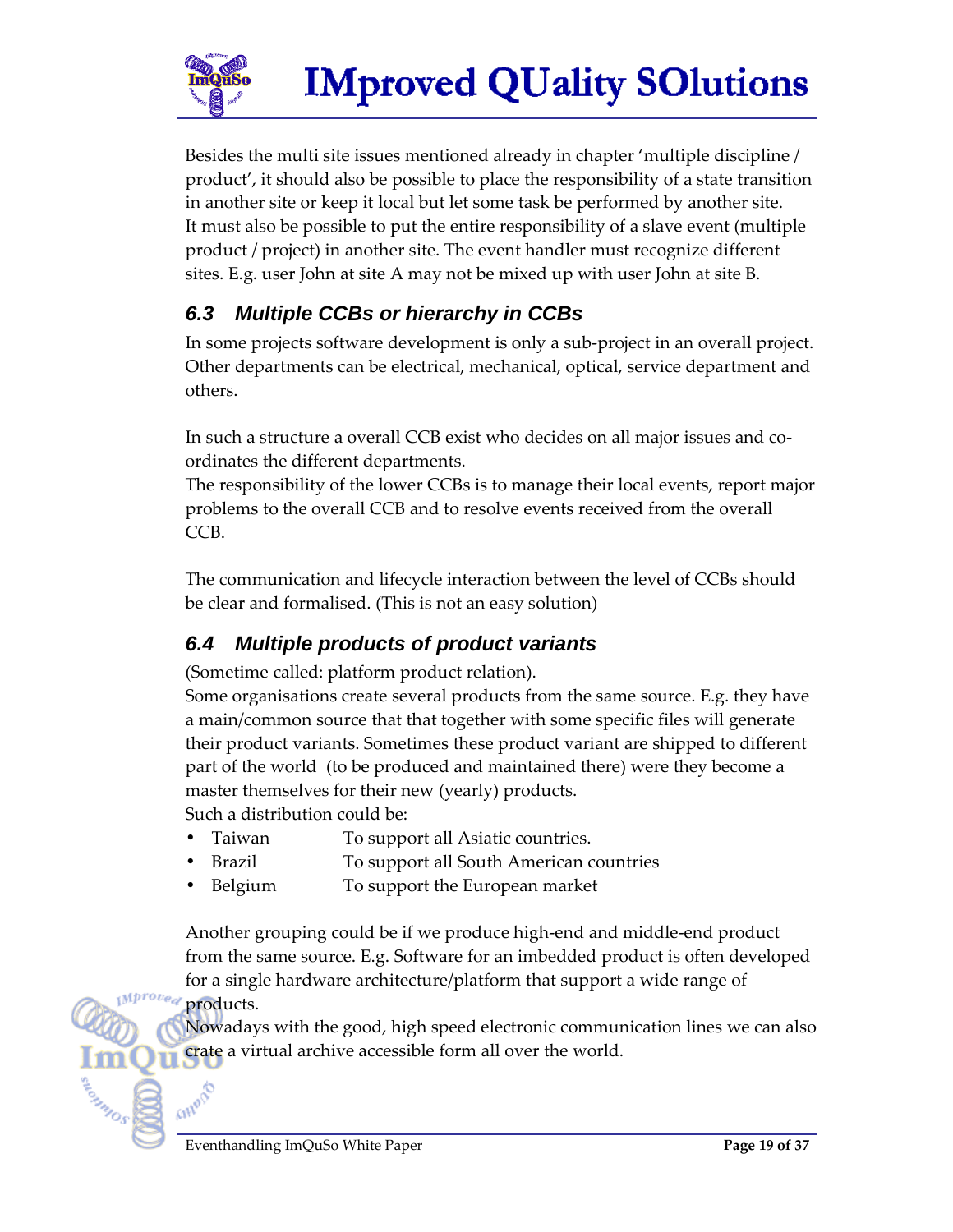

I have never seen an organisation or a tool that could handle this. The only solution I have ever seen work is when a single department maintained all the sources for all products worldwide. But company politics made an end to this.

This is closely related to the reuse 'way of working'. For a more elaborate explanation on this subject and related PR CR handling see § 10.3 Change Control and Reuse of software.

### **6.5 Multiple products / projects**

Within a main project several different products can be developed or subprojects can be initiated to develop a derived product. If a bug is found in the main product, it is possible the bug is valid for the derived product(s) or the related sub-project(s) too. In this way it should be possible to split-up (decompose) the main event into multiple 'slave events' that are introduced into the multiple project / product event handler. These slave events should be introduced into the ENTERED state. Initially the contents of the slave events are equal to the content of the master event. The handling of the events can be sequential, parallel or a combination of both. The main event, waiting in the MASTER-WAIT state, cannot be transferred to the CONCLUDED state until all slave events have reached an end state in their own lifecycle. The responsibility for this derived product / related sub-project can be in another site.

### **6.6 Multiple disciplines and product scenarios**

With multi disciplines we mean that the event handler system will be used by different disciplines working together on the same system. E.g. software, electrical, mechanical, optical, etc.

Each discipline uses the same lifecycle but needs a filter to look at their on discipline related events. To solve this a simple attribute: Disicipline can be introduced that has a number of selectable values.

With product scenarios we main that we have one master product and we have several product derived from the master. Or we have a platform code and several products based on the same platform. Both product sets can be called a product family. Each event in a derived product needs to be investigated to see if the same event is also applicable for other product in the family.

If the tool supports master–slave and cloning solutions it can help here.

Some possible scenarios:

eogni0s

• An event enters the system. It is assigned to discipline A (ENTERED) and subsequently analysed (IN\_REVIEW). There it is found to be an event that impacts several products, so it is advised to be decomposed into projects p1,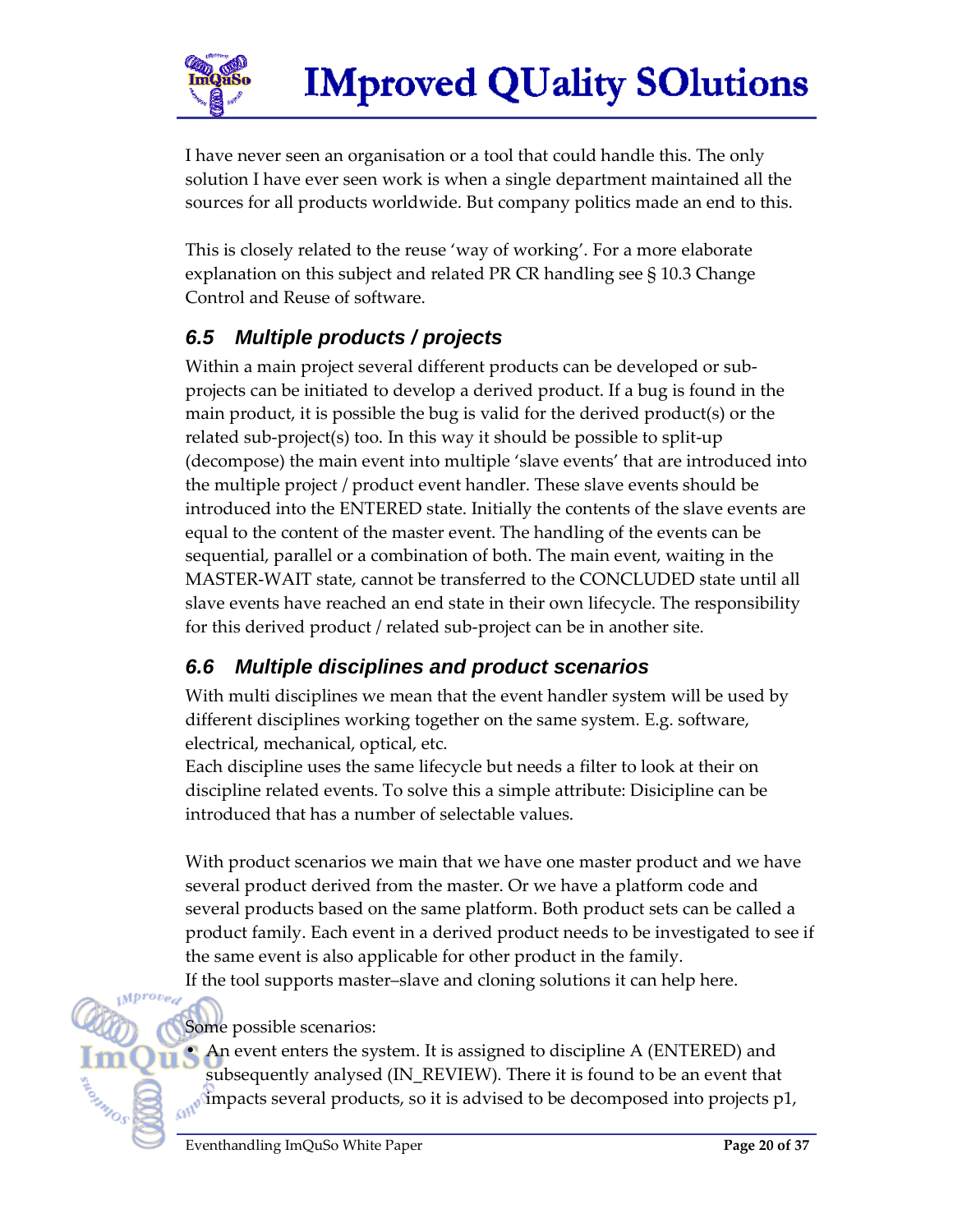

p2 and p3. Management (ANALYZED) agrees, so the event is sent to DECOMPOSE. There, the event manager creates three slave events, one for p1, p2 and p3. The original (now called master) event goes into MASTER-WAIT until all slave events have reached an end state in their life-cycle.

• An event enters the system. It is assigned to product P (ENTERED) and subsequently analysed (IN\_REVIEW). There it is found that the event impacts different disciplines, so it is advised to be decomposed into disciplines d1, .., dn (all within the context of the product). Management (ANALYZED) agrees, so the event is sent to DECOMPOSE. There, the event manager creates n slave events, one for d1, .., dn. The original (now called master) event goes into MASTER-WAIT until all slave events have reached an end state in their lifecycle.

Note that the analysis done in the IN\_REVIEW state of the original event is crucial for success for all master-slave eventhandling occurrences.

### **6.7 Multiple sites**

If development or testing is done on different location all teams need access to the same event handler. Web based user interfaces (solutions) seems to be the best approach to tackle this problem.

Synchronising databases over multiple sites is possible but labour intensive and error prone.

### **6.8 Interaction with a Configuration Management tool**

This is highly dependable on the type of coupling that is possible is between the two systems. See: 7.7 Coupling between a CM tool and change management

### **7 Scope Issues**

### **7.1 Tools**

There are many tools available for Change Tracking. You can find a couple of them via Internet links mentioned in: § 12 Change Tracking References

Selection criteria based on the functionality can be derived from this document. Infrastructure related requirements are defined next:

- User front-end (On which platforms can the tool be accessed)
- e.g. NT, Unix, Web-interface, Emails with keywords, etc.

• Databases (On which platform is the database repository located)

- e.g. NT, Unix, etc.
- Import facilities
	- Needed when migrated from an old tool to a new tool.

(They are seldom used!!)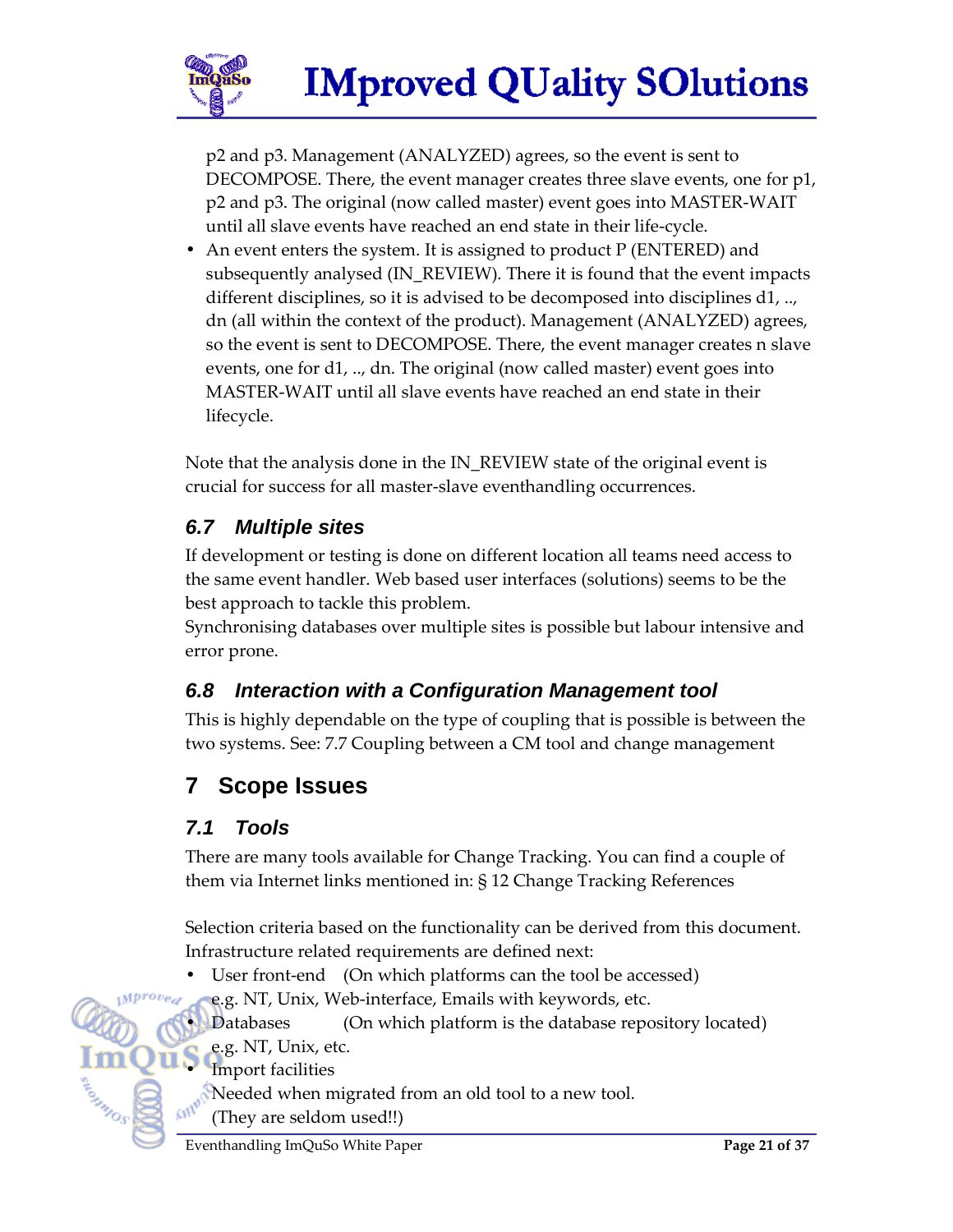

Export facilities (Maybe needed to make graphs etc.) Export to: excel, acces, asci, cvs, etc.

### **7.2 Capacity problem solutions**

At some periods in time there can be more events then capacity to solve them. In that case it is nice if we can make a distinction between the events that have been selected to be resolved and the events that are people actually work on to resolve them.

This can be done with an attribute in the Open state (see …) but can also be implemented with an extra state in the lifecycle.

For the state solution we have the controlled and the uncontrolled solution.

Given the nest stages in or exemplarity lifecycle

In the **uncontrolled solution** we add a state Assigned that implies that an event is assigned to a developer/resolver to work on. As soon as he actually starts to work he moves the event to the Open state indication that the work has begun.

Advantages

• Single assigned of the CBB

Disadvantages

- Control on the priority of which the events will be resolved is at the developer/resolver
- Discipline needed to change the state of the event when work is started.

In the **controlled solution** we add a state Accepted that implies that the CCB has acknowledged that the event has to be solved but has no capacity to start the actual work. The CCB has to move the event to the Open state and allocate the event to a developer/resolver at the moment the capacity becomes available.

Advantages

- The CCB decides based in the available capacity of that moment who should work on what event
- CCB has full control over the flow.

**Disadvantages** 

Guno

• An extra transition step is required from the CCB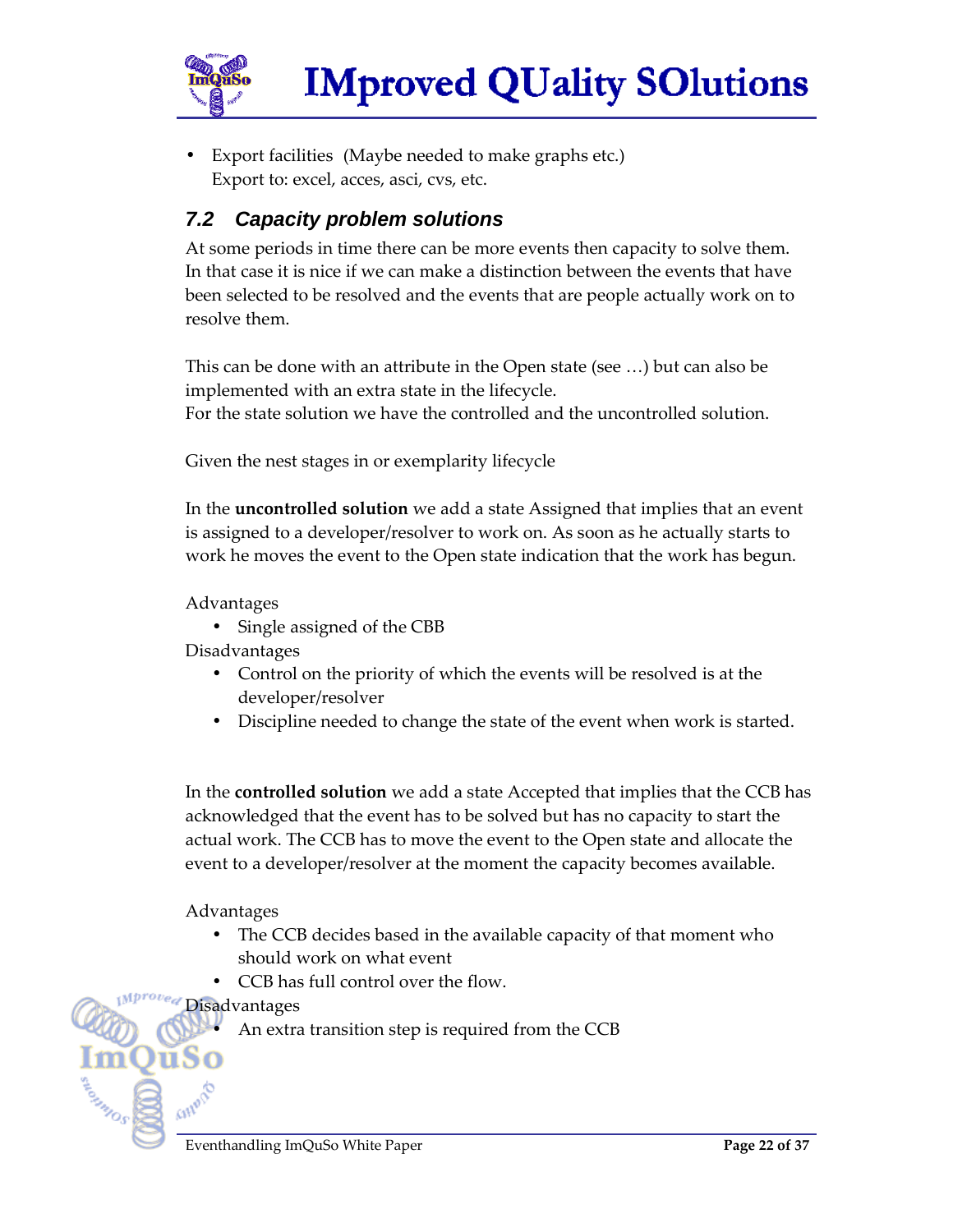

### **7.3 Problem verification**

The CCB members in most organisations are key persons with a huge workload. If the number of new entered events is more than the CBB can handle a filter should be applied so that the CCB can focus on the important decisions.

The filter can be that all new events are verified to so that only real problems reach the CCB. If this is combined with the "Analysis" state then the efficiency can even be improved a little bit more.

In this case the persons who do the event verification and analysis should operate independently of the CCB. They should pickup any new event immediately when it is entered in the system, do their thing and shift the event to the Verified state. This type of role allocation (opposite to person allocation) should be supported by the tool to be able to implement this.

### **7.4 Multiple tasks**

It can be that multiple persons should perform work in the same state at the same event. E.g. a problem needs to be resolved in two different modules (bad design?) or two different persons should do a pre-analysis of a problem.

There are several solutions possible:

- The tracking tool is task oriented and supports multiple task for a single activity or state.
- Persons are allowed to re-assign each other while the event stays in the same state.

Here the activities are done in sequence.

Hazard: The event can be swapped around until the end of time.

• One person is assigned andd collects/administers all data from the activities and performs the state transition.

Here some major offline tracking/co-ordination has to be done. But no extra tool functionality is needed.

Use the parent – child option to resolve this see:  $\S$  7.5 Parent – child relations

The best solution is to avoid these situations if possible. (Otherwise the task based solution is preferred.)

### **7.5 Parent – child relations**

If a tool supports parent child relations it is able to create a new event (optionally with the same contents) in another or the same database while the newly event still knows were it is created from (A child knows its parent).<br> **GNP**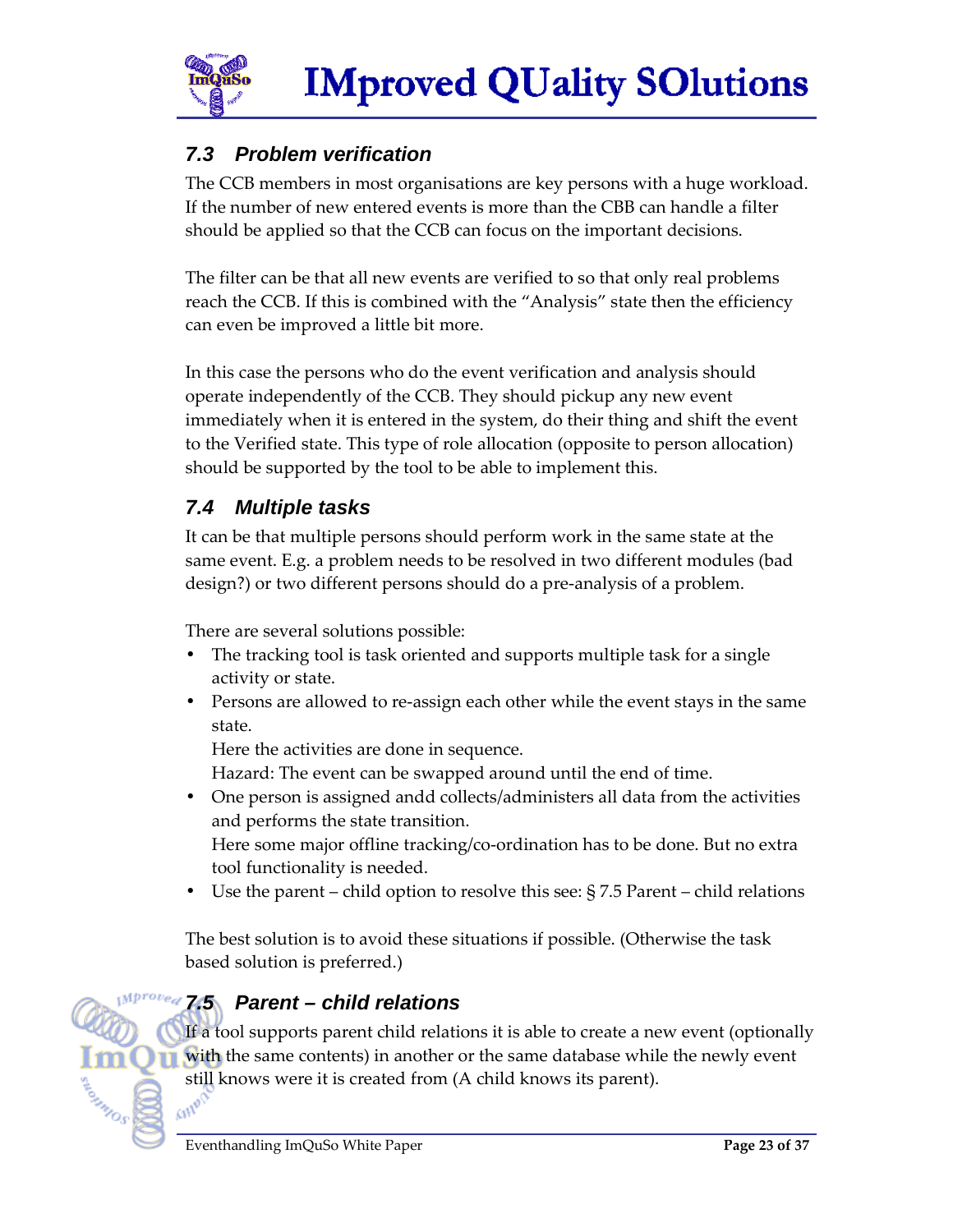

Each child can then be handled as a normal event (and sometimes can have children itself).

Several decisions have to made here on the consequences of the relation:

- Do children follow the same lifecycle as the parent?
- Do testers test the children, the parent or both?
- Should the children and the parent do state changes in synchronisation?. E.g. nobody moves to test before all children are in the state Resolved.
- Maybe the parent should have a 'shorter' lifecycle'? From New to Parent to Closed.
- Reporting should be able to make distinction between parents and children. Five parents with each three children will result in 15 problems in the registration.
- Reports/views should be available to show parent child relations. To be able to track the progress of their sisters or parent.

The parent - child relation seems like a nice option, however great care must be taken with implementing it.

### **7.6 Cloning**

If a tool supports cloning it is able to create a new event (mostly with the same contents) in another or the same database. This can be handy is a software and electrical discipline need to work in an independent workflow on the same problem.

### **7.7 Coupling between a CM tool and change management**

There can be several levels on interaction/coupling between the Change Management system and the Configuration Management system. Each implementation has consequences on the way the organisation manages their events and sources. Each coupling enforce the defined procedures but limits the flexibility of the 'project'.

The most obvious couplings are:

None.

Both systems are independent. The organisation/project has the responsibility to keep accounting information on what files have been changed for specific

events.

The event identification is stored in the CM system for every changed file.

This can be done with development in branches where the branches have the same ID as an event.

Guno Or use a 'trigger' to store the event ID in the files CM meta information.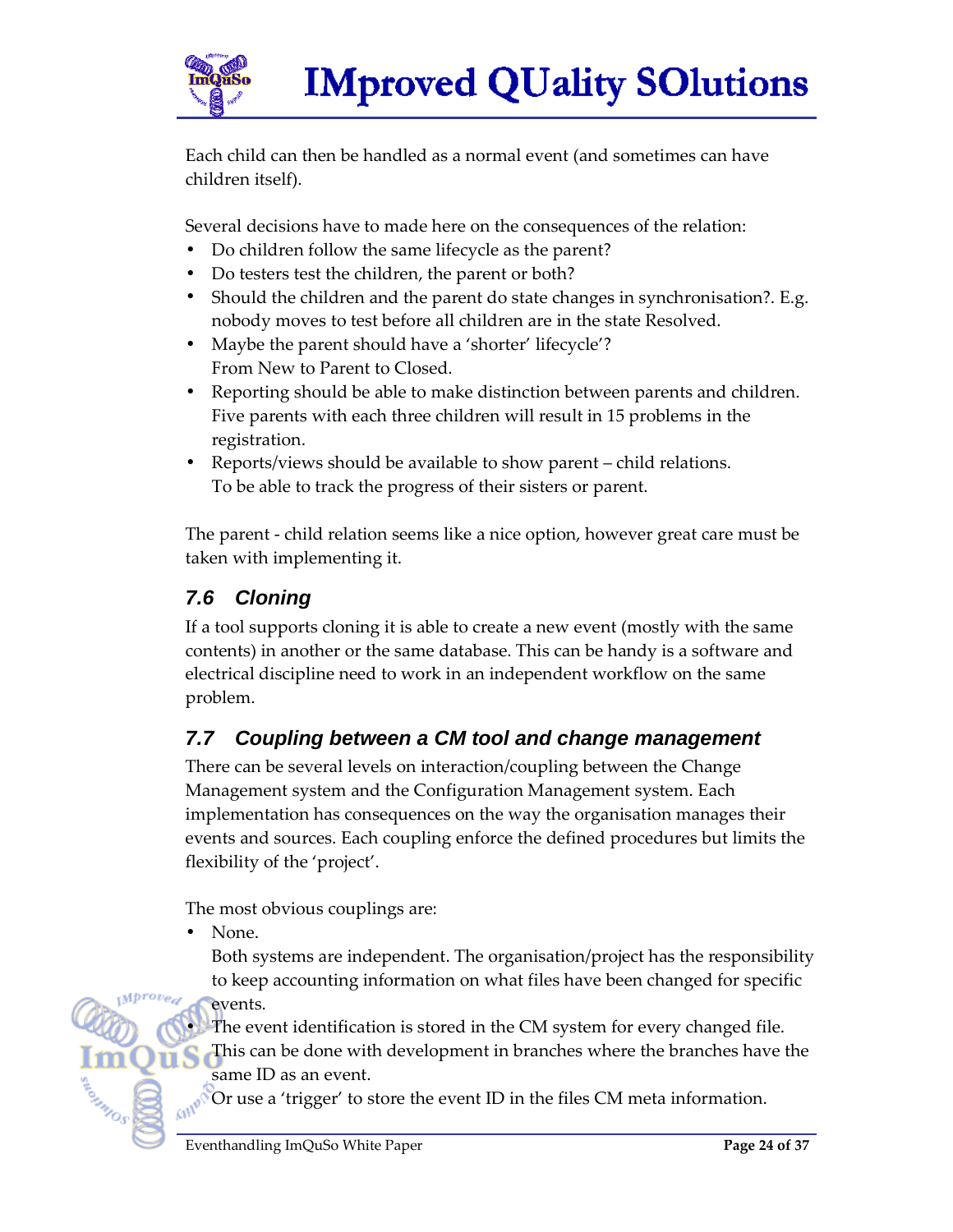

- A list of files (with their revision numbers) is inserted in a special field of the event in a database.
- The event identification of the event related to file changes is the first word in the check-in comment of the developer in the CM system.
- Change permission A developer is not allowed to modify a source/document unless he has an 'assigned' event to do so. Access restrictions can be on dedicated files or on a global level.
- Merge permission A Configuration Manager can't merge the changed source or branch unless the event has passed the test state.

The type of coupling used depends mostly on the maturity of the organisation. More mature organisations will generally use (are able to work with) a tighter coupling as less mature organisations

Note on Configuration Management

The usage of branches is done, to make sure that changes are done in an 'isolated' area and not done directly on the stable and verified sources. Afterwards such a branch needs to be merged into the master software by the Software Configuration Manager. Good software architecture makes it possible to have dozens of branches without having merge conflicts. A merge conflict occurs if changes in different copies of the same source need to be merged with the source master. A bad architecture is guaranteed to introduce merge conflicts and even prohibits working in isolation.

### **8 Data analysis**

### **8.1 Tracking Metrics**

Date of introduction (new) Every state change Date of every change

#### **8.2 Analysis Metrics**

The initial estimation of the time needed to fix this event.

Actual time needed for analysis

Comment to support / propose how the event is to be resolved (in the resolution state)

Comment to support / propose how the event is to be verified (in the verification state)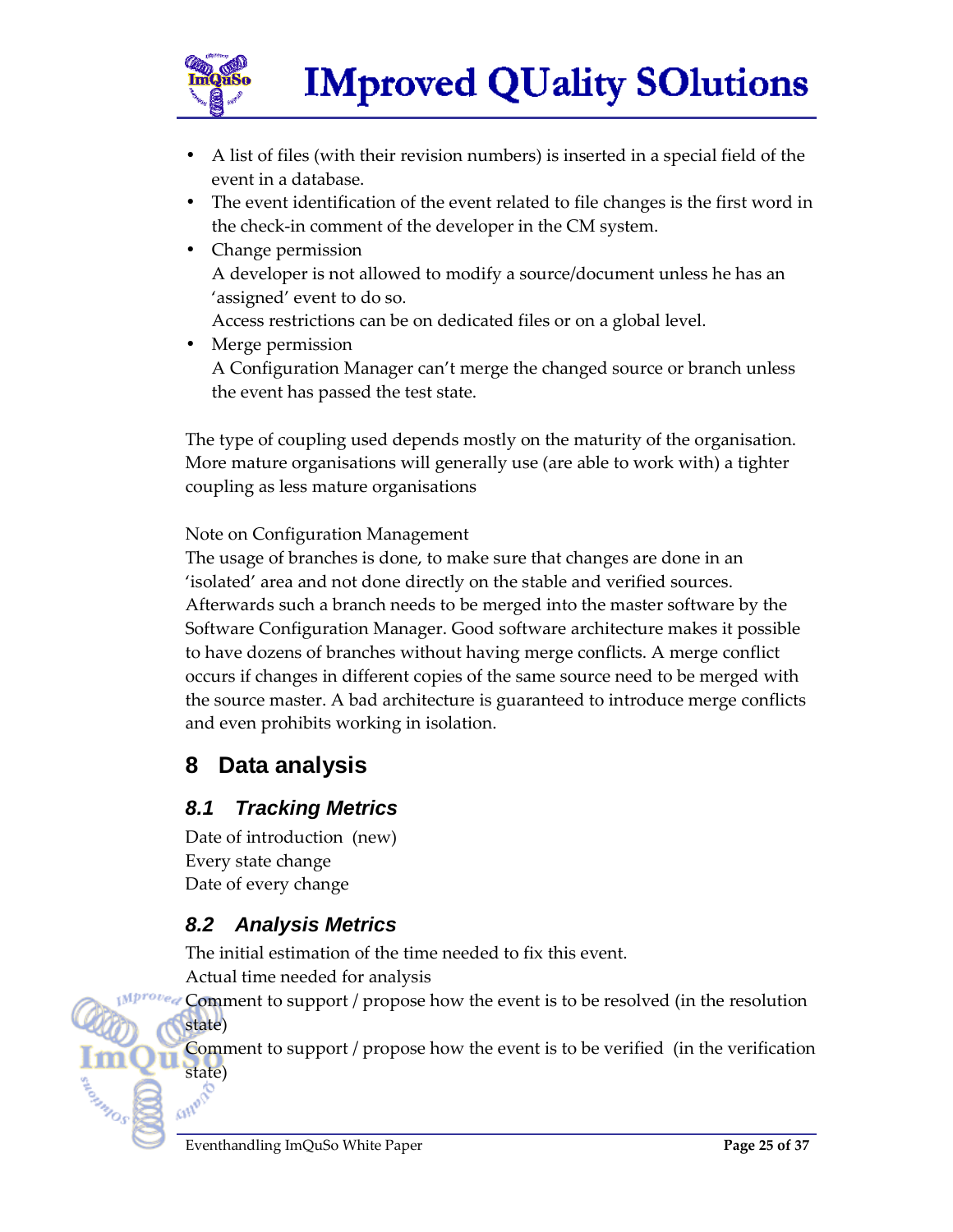

### **8.3 Resolution Metrics**

Actual time needed for the fix

Comment to support / propose how the event is to be verified (in the verification state)

### **8.4 Verification Metrics**

Actual time spend on the verification

### **8.5 Project Post Mortem Metrics**

Note: some is this data is also collected for other purposes. Total number of events (CRs and PRs)

- Rejected Events
- Equal Events
- Closed events
- (all other defined states)
- Total number of events passed to the next project (were on Hold)

Average effort per event.

Average lead-times

- Average decision time (From 'New' to "Open, Duplicate or Rejected").
- Average resolution time (From 'Open' to "Solved").
- Average verification time (From 'Test' to "Closed").
- Average lead time (From 'New' to an "end state").

How was the event discovered?

- In which phase was it discovered.
- In which phase was it introduced.
- In which phase was it resolved

### **9 Reporting**

The tool should be able to generate report for different purposes.

### **9.1 Support for the CCB meeting**

The Change Control Board needs to make decision on events that are in the states: New, Resolved, and Decision.

At regular intervals they also review all events that are in the hold state.

The CCB should also watch the progress of assigned events. E.g. get a list of events that haven't been changed in 5 days or changed in N days where N (number of days) is based on he priority of the event

ūSo

Reports that the CCB needs to make the correct decisions:<br>  $\mathbf{C}(\mathbf{R}^{\mathbf{0}}, \mathbf{C})$  What's in state: New? (Detailed listing of every (Detailed listing of every event)

eogna Os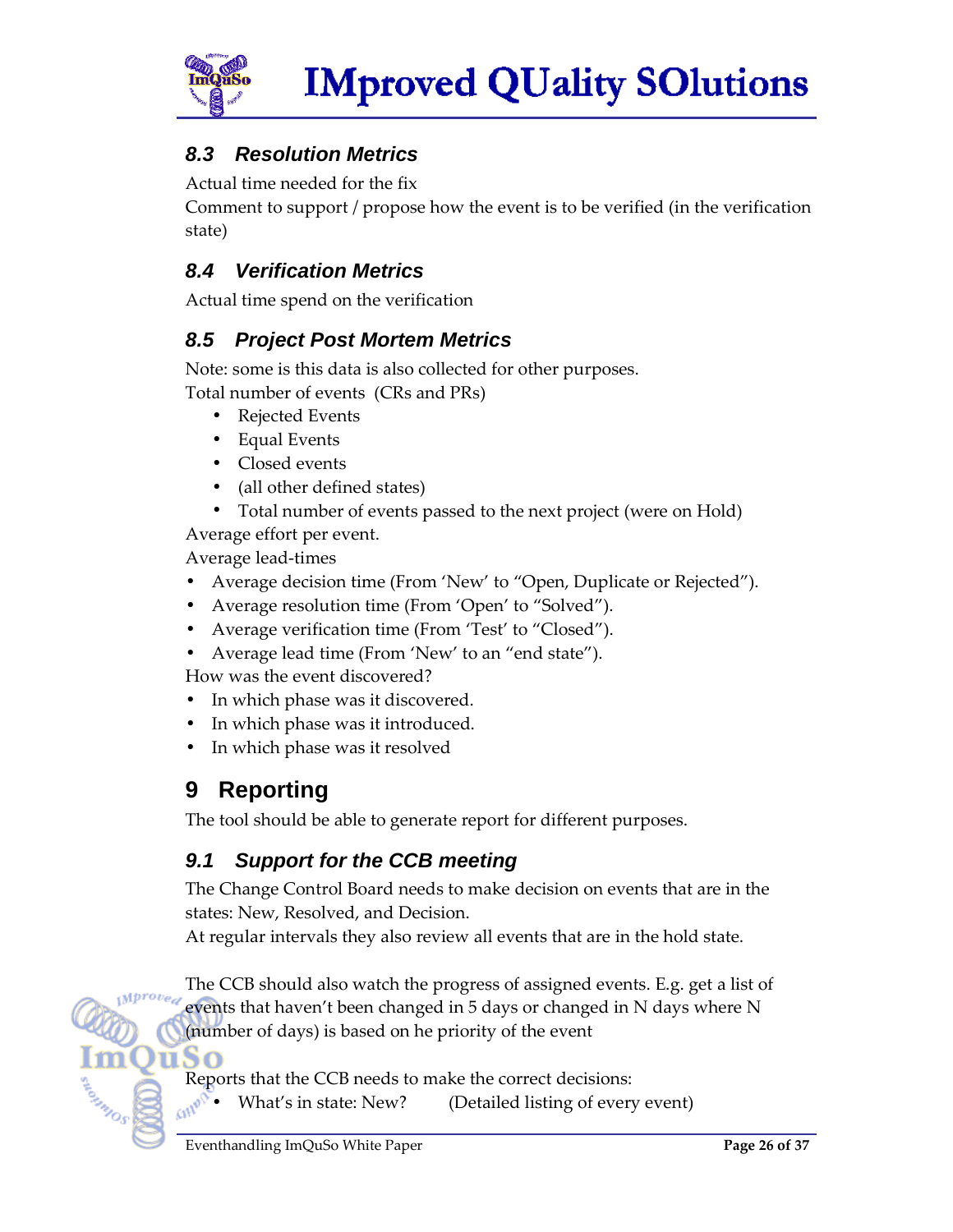

- What's in state: Decision? (Detailed listing of every event)
- What's in state: Resolved? (Detailed listing of every event)
- What's in state: Verified? (Detailed listing of every event)
- What's in state: Hold? (3 line listing of very event, done once a month)
- Overview of events that didn't meet their progress deadline (1 line for each event)

[ID, Type, State, Synopsis, Owner, Last Changed Date]

- Overview of event responsibility per person (1 line for each event)
	- o Who is responsible in states: Analysis, Open, Test
	- o With estimations of current open work. (Per event per allocated person)
	- o Also an estimation overview for not allocated events

### **9.2 Progress reporting**

In most organisations (with multiple projects), each project has to deliver a progress report with event info.

Typically used are:

- Historic growth graph Displays the historic growth of the events per state see: § 9.3.7 Historic growth graph of the events database per state
- Maturity Grid table See: § 10.1 Maturity Grid
- Estimations on the total expected events.

A special case can be the progress reminder mail that is send once a week?

• Everyone who has at least one event assigned to him gets a reminder mail. In the mail a list of all allocated events to that person. (for each product, states: Open, Assigned, Test

#### **9.3 Post Mortem analysis support**

Part of a Post Mortem project evaluation (after project ends) is a summary of performance indicators related to change control / management. This is the typical information you would like to see:

#### **9.3.1 An overview of the events and states.**

 $\frac{v_{eq}}{v_{eq}}$  A simple list of all states and the number of events that are in that state.



In most organization all events of a development have to be in an end state like: Closed, Rejected, Duplicate and Forwarded when to project is closed.

This enforces project management to decide what to do with 'open' events.

Most commonly they are transferred to a new development project.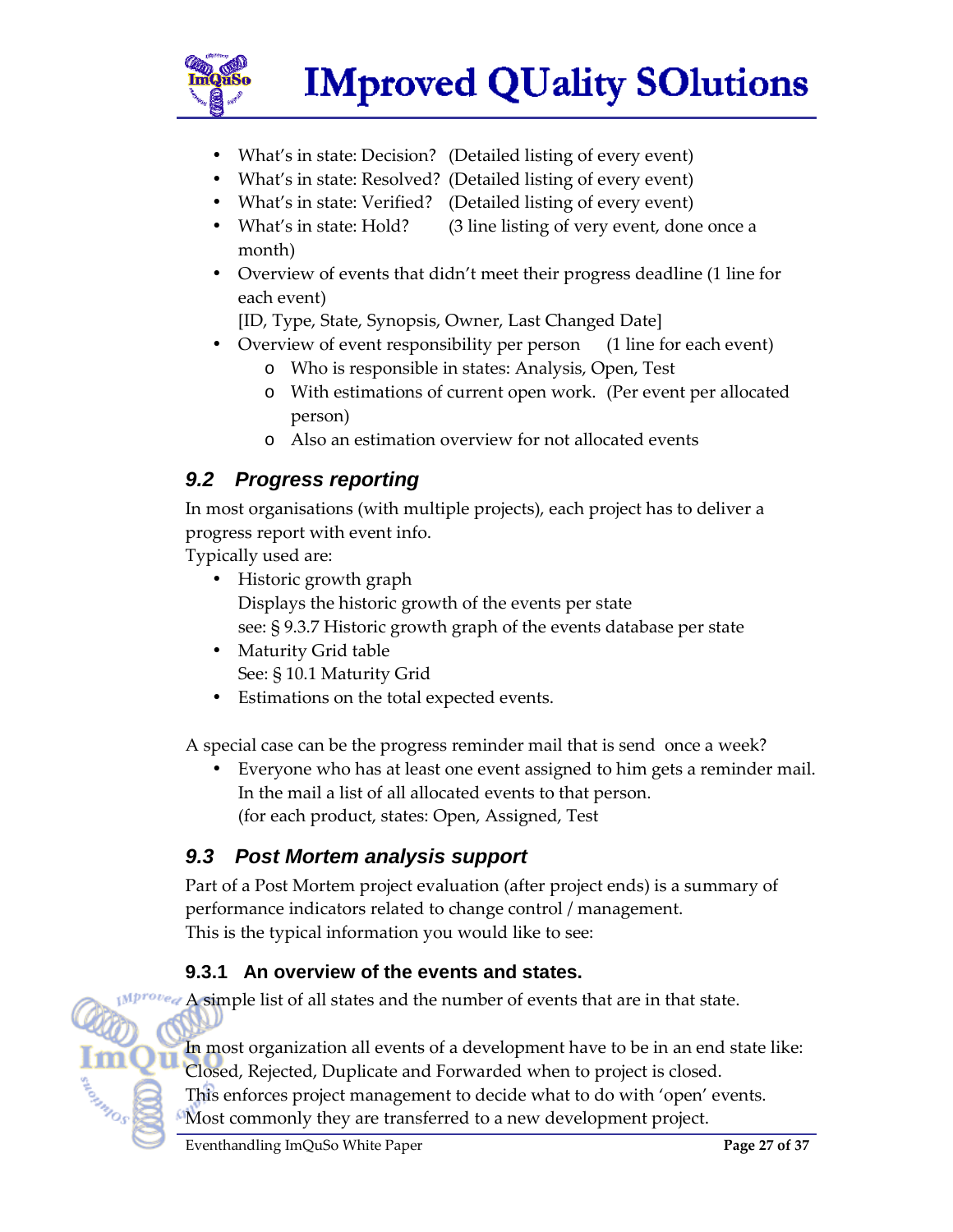

#### **9.3.2 An overview on how the events are found.**

A table for CRs and/or PRs

| How Found.              | Relative % |
|-------------------------|------------|
| <b>Functional Tests</b> |            |
| <b>System Tests</b>     |            |
|                         |            |
|                         |            |
| Customer use            |            |

#### **9.3.3 An overview on when the events are found.**

#### **9.3.4 An overview on when the events were caused.**

#### **9.3.5 An overview on when the events were fixed.**

|                     | When Found<br><b>When Caused</b> |            | <b>When Fixed</b>          |  |   |            |
|---------------------|----------------------------------|------------|----------------------------|--|---|------------|
| Development         | #                                | Relative % | Relative <sup>%</sup><br># |  | # | Relative % |
| phase               |                                  |            |                            |  |   |            |
| Specification       |                                  |            |                            |  |   |            |
| Design              |                                  |            |                            |  |   |            |
| Integration testing |                                  |            |                            |  |   |            |
| Alpha testing       |                                  |            |                            |  |   |            |
| Beta testing        |                                  |            |                            |  |   |            |

A table for CRs and/or PRs

#### **9.3.6 An overview of effort to fix a event per development phase**

#### A table for CRs and/ or PRs

| 11.000101010000000001100 |                  |                |                |  |  |  |  |
|--------------------------|------------------|----------------|----------------|--|--|--|--|
| Activities where         | Events related   | Events related | Events related |  |  |  |  |
| events are found.        | to specification | to design      | to coding      |  |  |  |  |
|                          | activities       | activities     | activities     |  |  |  |  |
| Specification            |                  |                |                |  |  |  |  |
| Design                   |                  |                |                |  |  |  |  |
| Integration testing      |                  |                |                |  |  |  |  |
| Alpha testing            |                  |                |                |  |  |  |  |
| Beta testing             |                  |                |                |  |  |  |  |

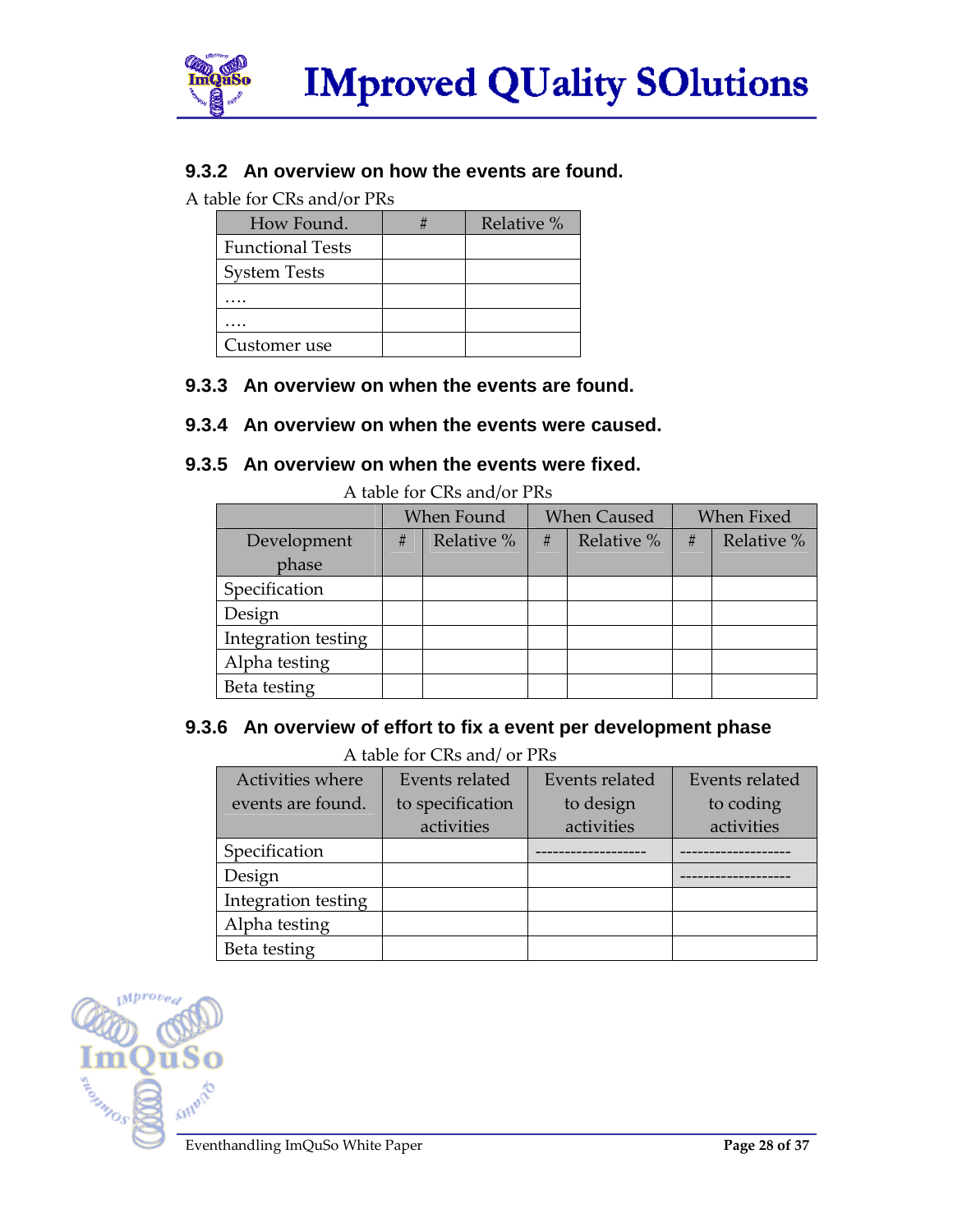

### **9.3.7 Historic growth graph of the events database per state**

(Based on weekly snapshots)



**9.3.8 Overview of the number of events weekly found**



Most of this information also serves it purpose at the weekly progress reporting and if f you have the correct tool support that creation of these tables/graphs should not be a problem

### **10 Related Subjects**

### **10.1 Maturity Grid**

#### **10.1.1 Introduction**

SOUNDED S

The design Maturity Grid has been developed to facilitate the decision "go" or "no-go" for passing project milestones.

Besides the milestone passing it offers the opportunity to calculate a Performance Indicator regarding the maturity of the design/product on a specific milestone.<br> $\frac{1}{1000}$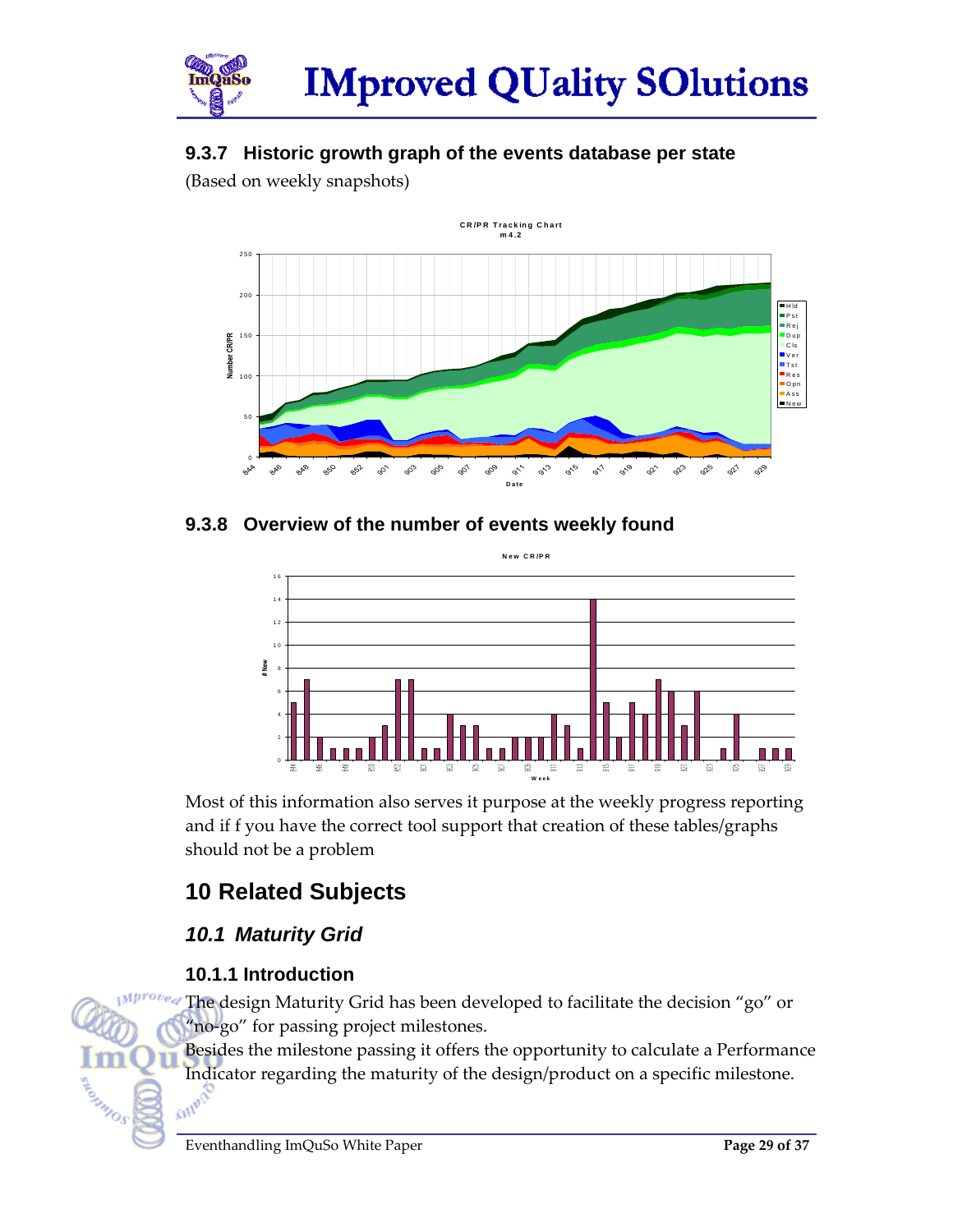

For this reason every failure established during the evaluation period of the design models will be awarded with a gravity weight factor and an evolution factor.

#### **10.1.2 Maturity Grid Parameters**

**Gravity of defects.** 

Every defect or shortcoming will be catalogued in ratio of gravity, viz.:

| <b>Gravity Code</b> | Description                                              |
|---------------------|----------------------------------------------------------|
| S                   | No conformity with safety standards or requirements.     |
| A                   | Results in a not producible / usable products.           |
| B                   | Results in a product, which can be produced with big     |
|                     | problems or not be accepted by a critical customer.      |
|                     | Results in a product, which can be produced or sold with |
|                     | minor difficulties.                                      |

#### **Evolution factor**

Dependent on the gravity of a defect and the way to the implementation of a solution, the following evolution factors 0 up to and including 4 can be determined.

| Evolution<br>factor | Description                                               |
|---------------------|-----------------------------------------------------------|
| 4                   | Cause unknown.                                            |
| 3                   | Cause known but solution unknown.                         |
| າ                   | Solution implemented but not evaluated                    |
|                     | Evaluation positive but not yet introduced in production. |
|                     | Industrial introduced                                     |

#### **10.1.3 Milestone decision**

Maturity decision table.

|           |      | MS A | MS <sub>B</sub> | MS C |                 |
|-----------|------|------|-----------------|------|-----------------|
| Evolution |      | A    | B               |      |                 |
| 4         | ΄S4  | (A4) | (B4)            | (C4  |                 |
| 3         | (S3) | (A3) | (B3)            | (C3  |                 |
| 2         | (S2) | (A2) | (B2)            | (C2  | MS <sub>D</sub> |
|           | S1   | (A1) | [B1]            | J    | MS <sub>E</sub> |



SOUNDED S

Guno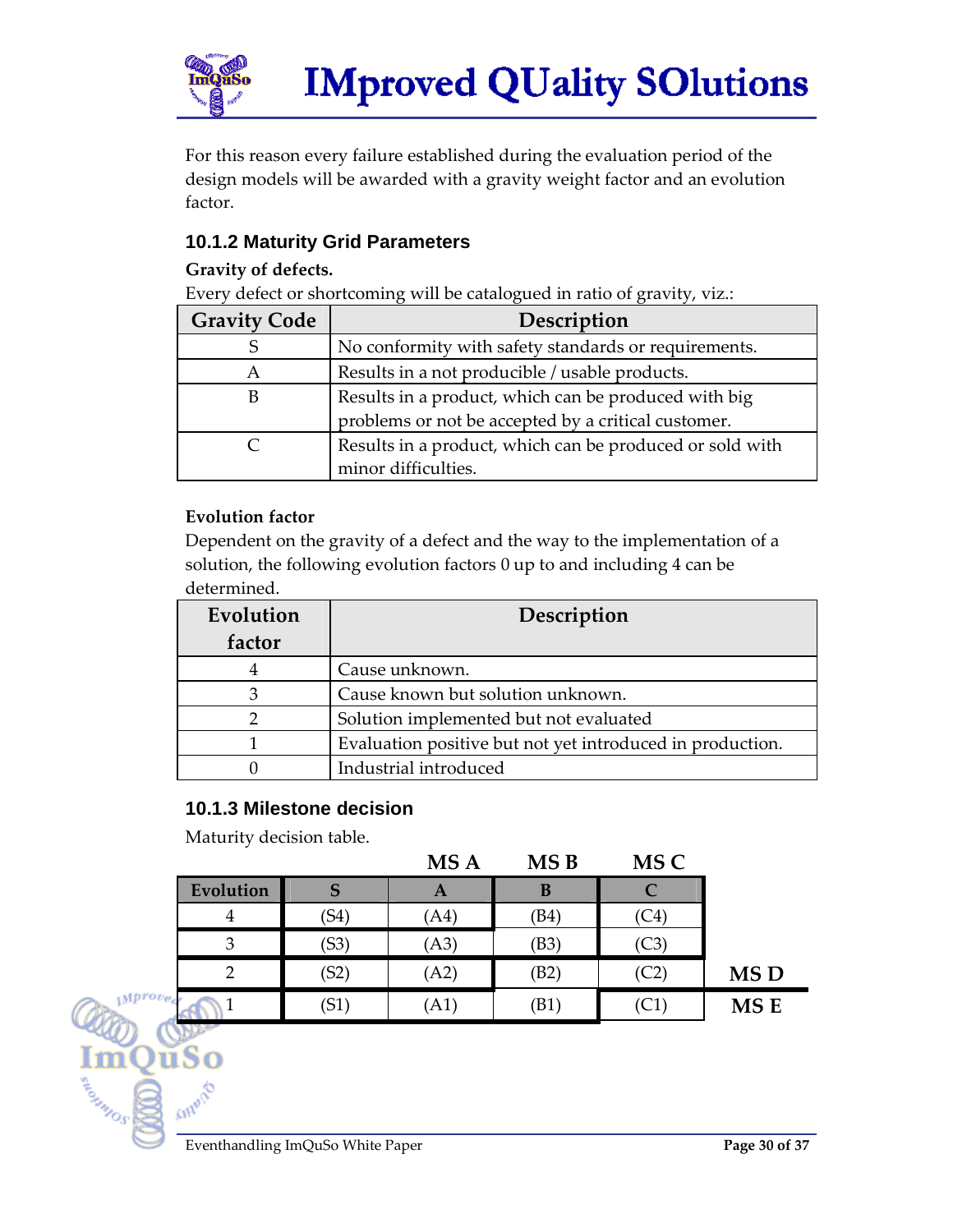

| Milestone                                        | <b>Requirement</b>                                                                                                                  |
|--------------------------------------------------|-------------------------------------------------------------------------------------------------------------------------------------|
| MS A                                             | Sum of S4 and A4 classified defects must be zero.                                                                                   |
| MSB                                              | Sum of S4, S3, A4, A3, B4 and B3 classified defects must be zero.                                                                   |
| MS C                                             | Sum of S4, S3, S2, A4, A3, A2, B4, B3, C4 and C3 classified defects                                                                 |
|                                                  | must be zero.                                                                                                                       |
| MS D                                             | Only C1 defects are allowed.                                                                                                        |
| MS E                                             | No defects are allowed.                                                                                                             |
| $\lambda$ $\Lambda$ $\Lambda$ $\Lambda$ $\Gamma$ | $\mathbf{r}$ and $\mathbf{r}$ and $\mathbf{r}$ and $\mathbf{r}$ and $\mathbf{r}$ and $\mathbf{r}$ and $\mathbf{r}$ and $\mathbf{r}$ |

#### **10.1.4 Milestone Requirements**

NOTE: In case of combined milestones the requirements of the latest milestone are valid (e.g. A+B Implies use: B)

The milestone names used here are symbolic and should be replaced with the names used in the used in your software development life cycle.

### **10.2 Product Maturity based on the type of errors discovered**

This is a summary from the article:

Orthogonal defect classification. A concept for in-process measurements. By: R. Chillarege, I. Bhandri, J. Chaar, M. Halliday, D. Moebus, B. Bay and M.Y. Wong

Published in: IEEE Transactions on Software Engineering, Vol 18, Nov 1992

The authors describe a method to define the maturity of software, based on the nature/distribution of the found defects. To do so they divide the defects into several categories. Each of these categories has a relation to a general software development sub-process. The categories are:

| Defect-type          | Associated -process       |
|----------------------|---------------------------|
| Function             | Design                    |
| Interface            | Low Level Design          |
| Checking             | Low Level Design and Code |
| Assignment           | Code                      |
| Timing/Serialisation | Low Level Design          |
| Build/Package/Merge  | Library Tools             |
| Documentation        | Publications              |
| Algorithm            | Low Level Design          |

**Function** defect:

GWO

**A** defect is one that affects significant capability, end-user interfaces, port interfaces, interface with hardware architecture, or global data structure(s) and should require a formal design change.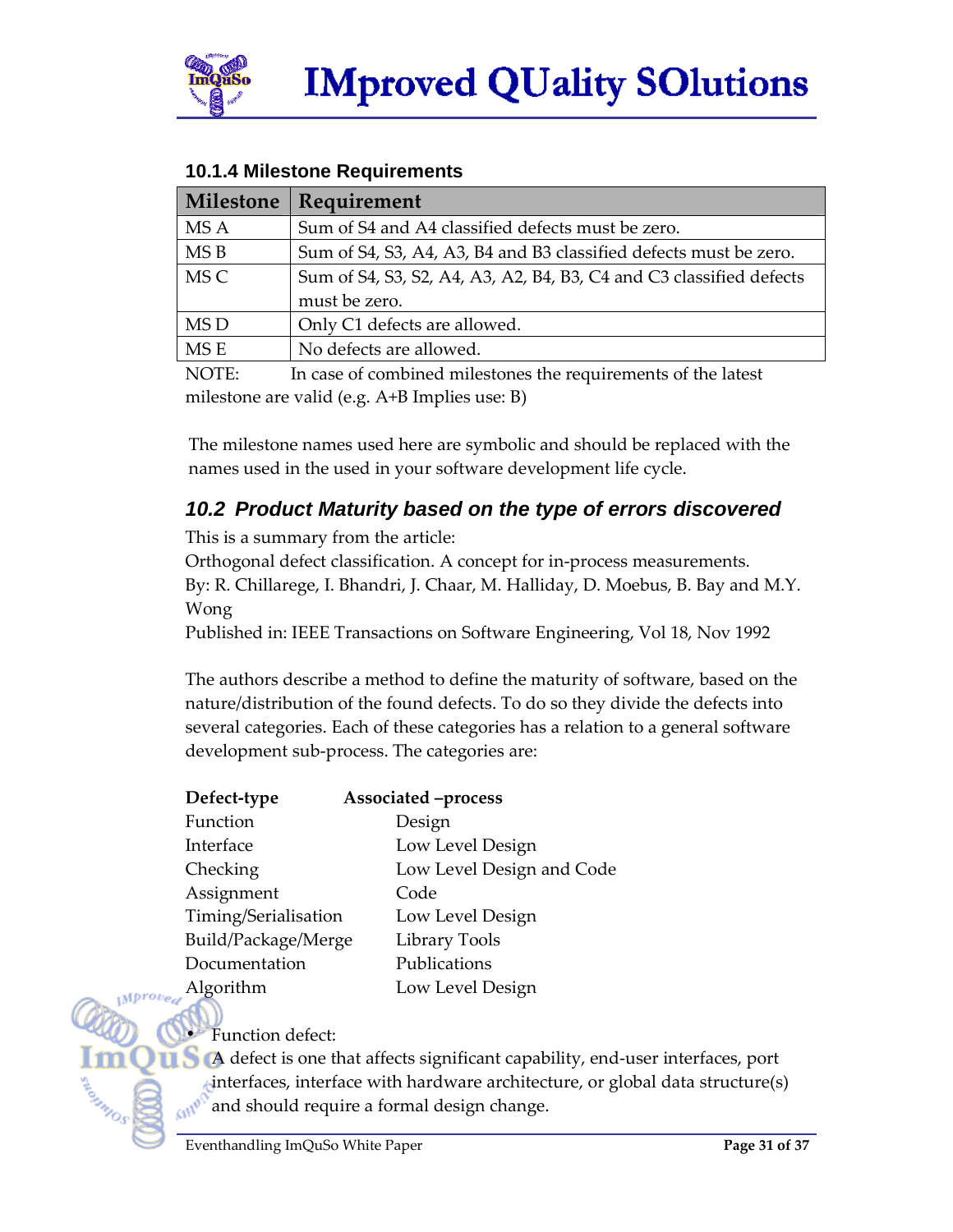

• Assignment defect:

A defect indicates a few lines of code, such as initialisation of control block or data structure.

- Interface defect: Are defect in interfacing with other components, modules, device drivers via macros, call statements, control blocks or parameter lists.
- Checking defect: Are defects in program logic that has failed to properly validate data and values before they are used.
- Timing/Serialisation defects: These are defects that are corrected by improved management of shared and real-time resources.
- Build/Package/Merge defects: Describe the defects that occur due to mistakes in library systems, management of changes, or version control.
- Documentation defects: Defects that can affect both publications and maintenance notes.

• Algorithm defects:

Are defects that include efficiency or correctness problems that affect the task and can be fixed by (re) implementing the algorithm or local data structure without the need for requesting a design change. Defect on e.g. efficiency or correctness.

It is possible to determine the maturity of the process by the type of defects you find when developing a product.

Given a development process one can derive expected behaviour. For instance, in most development processes where a design in conducted prior to coding and testing, the function defect should be fund early in the process and ideally very few in system test. Thus, the function defects should be diminishing through the process. On the other hand it is understandable that more timing and serialisation defects are found during system test. Assignment and interface defects can have profiles that peak at unit-test and integration test, respectively. Essentially, the defect type distribution changes with time, and the distribution provides an indication of where the development is logically.

The change in the distribution of the defect type thus provides a measure of the progress of the product though the process. At the same time, it provides a means to validate if a development is logically at the same place as it physically.

### **10.3 Change Control and Reuse of software**

**To be defined**<br>can<sup>pic</sup>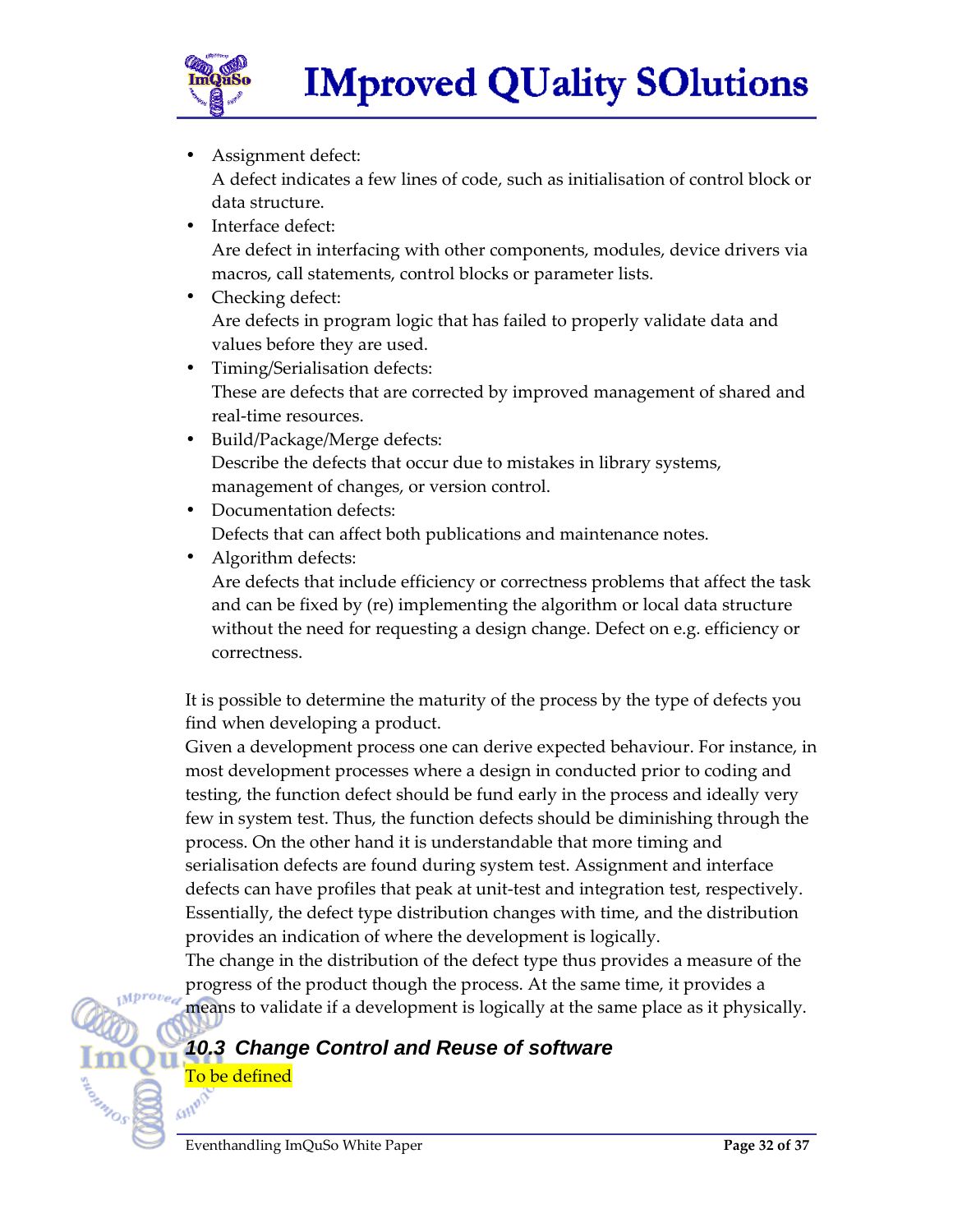

### **11 Other Event Lifecycles (optimalisations)**

#### **11.1 Lifecycle with person, Role and Task allocation**

#### **11.1.1 The Concept**

An event is controlled within one of three contexts within the event handler:

• **Managerial context**

On this level it is decided what should be done with the event. E.g. in case it has to be solved, the developer and time of implementation will be defined. The project manager is responsible for these decisions, although he may assign a special person to do the actual work.

#### • **Functional context**

This is where the event is controlled while it is being worked at. Each event is assigned to an owner. The owner of the event is responsible for the progress of the event in this context.

• **Working context**

This is where tasks, assigned to specific developers, are performed for welldefined activities.

When an event is entered it starts in the managerial context. There, an owner is assigned. After that, an event goes back and forth between the managerial and the functional context. At the managerial level it is decided what actions are needed for an event. The event is transferred to the functional level, where the actions are controlled. After all actions are concluded, the event is transferred back to the managerial context. There is decided which further actions are needed. In principle, this process iterates until it is concluded at the managerial level, meaning that the event can be considered as finished. In practice, we will define a specific lifecycle in this document.

#### **11.1.2 Roles**

)ūSo

Within the event lifecycle the following roles can be distinguished:

- The **event manager** controls the flow of the events in the lifecycle. He makes state transitions and assigns tasks.
- The **problem owner** is responsible for the progress of the event in particular states where tasks are assigned to developers. The owner makes the state transition to the managerial level.
	- The **developer** is responsible for the actual work of assigned tasks. Developers have no influence on the lifecycle of the event.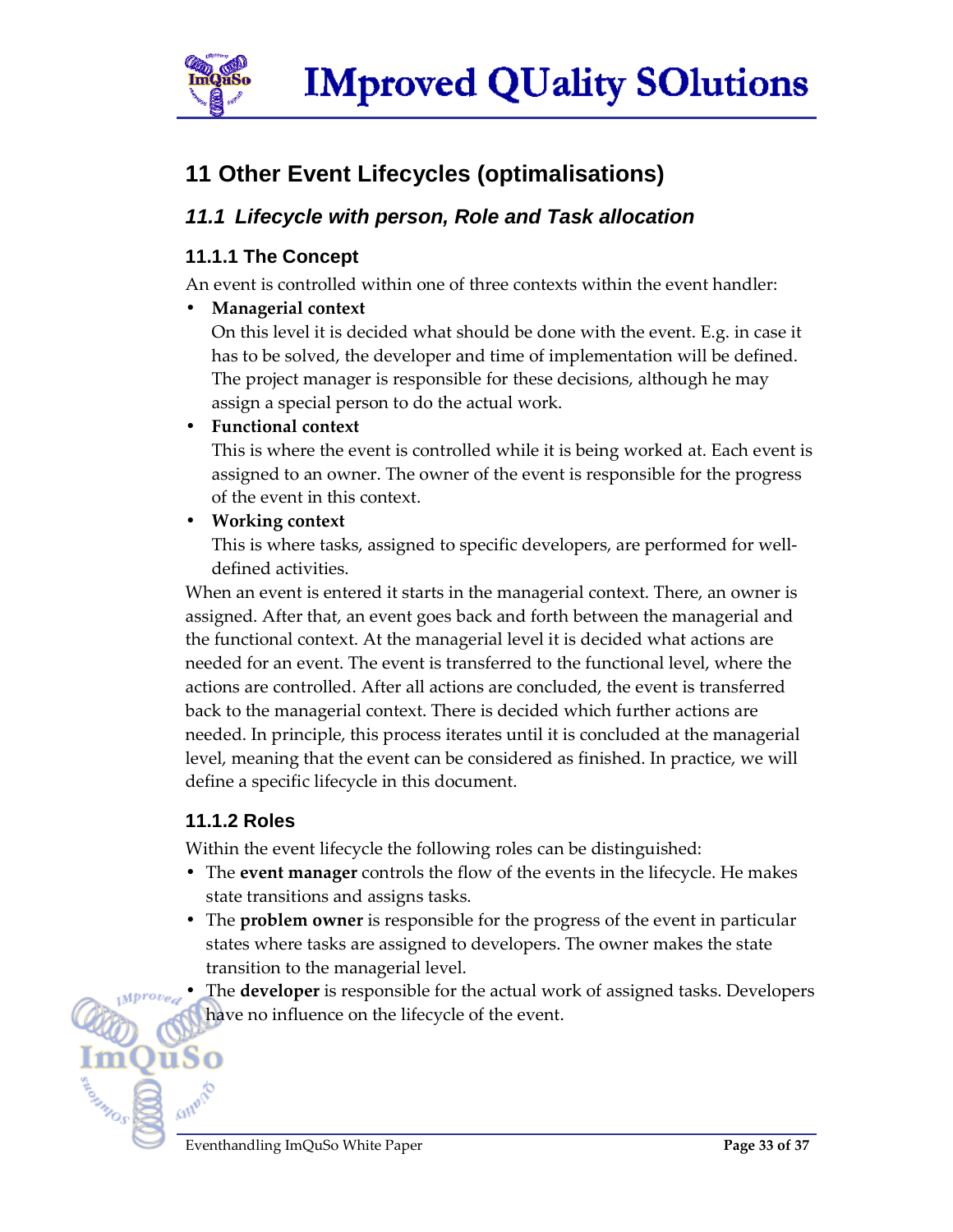

#### **11.1.3 Event Life Cycle**

The 'file rouge' of the event tracking tool is the event life-cycle. It describes the states in which an event can reside, the possible transitions between the different states, and the tasks and responsibilities the user has.



Notes:

- 'Exception' state: input: from any state one can reach this state; outputs: from this state the event manager can reach any state. If the state transition reaches 'In\_Review', 'Assigned' or 'Evaluating', tasks need to be defined as well.
- Task assignments are always associated with a state transition.



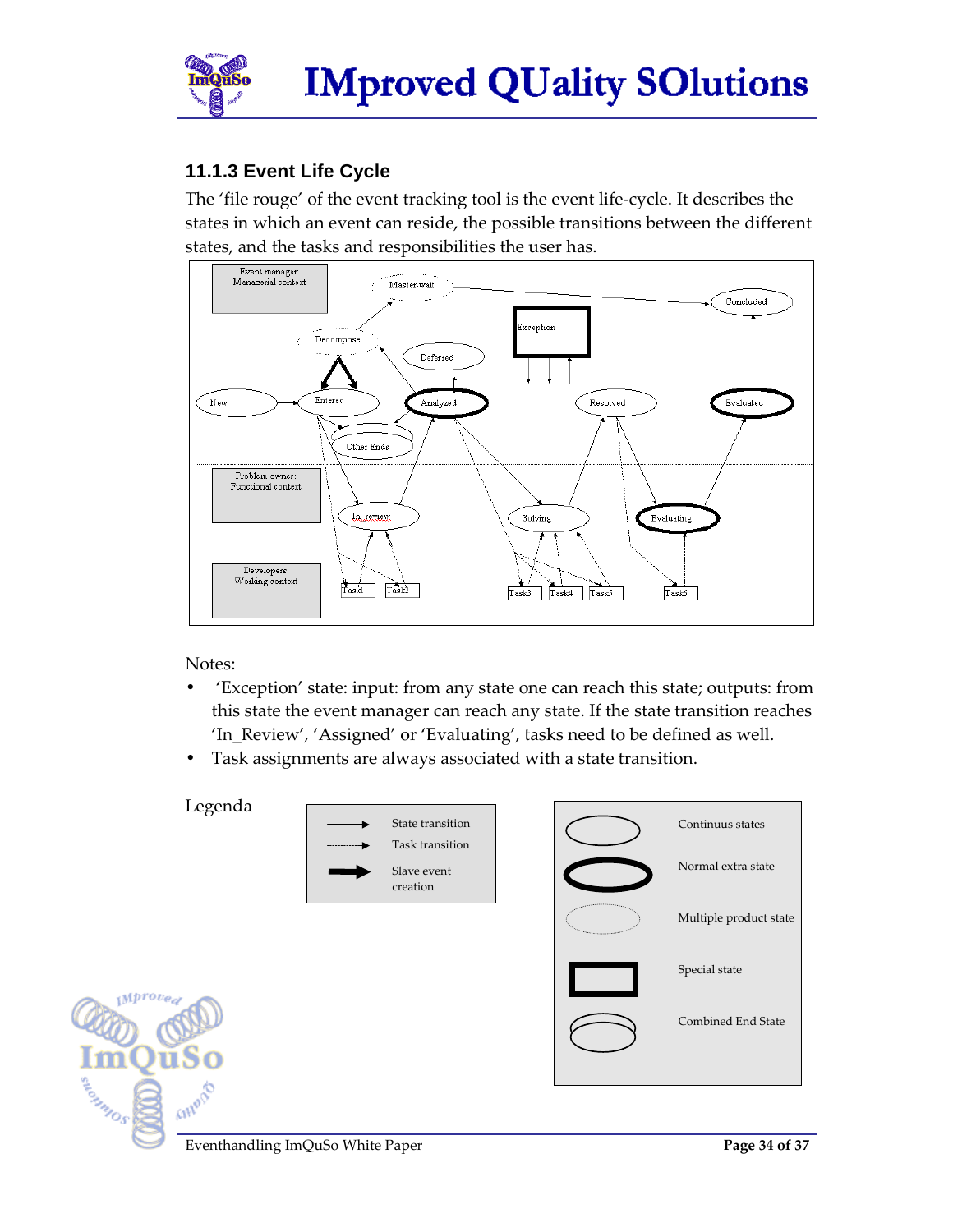

### **11.2 Capacity problem solutions**

At some periods in time there can be more events then capacity to solve them. In that case it is nice if we can make a distinction between the events that have been selected to be resolved and the events that are people actually work on to resolve them.

This can be done with an attribute in the Open state (see …) but can also be implemented with an extra state in the lifecycle. For the state solution we have the controlled and the uncontrolled solution.

Given the nest stages in or exemplarity lifecycle



In the **uncontrolled solution** we add a state Assigned that implies that an event is assigned to a developer/resolver to work on. As soon as he actually starts to work he moves the event to the Open state indication that the work has begun.



Advantages

Single assigned of the CBB

Disadvantages

- Control on the priority of which the events will be resolved is at the developer/resolver
- Discipline needed to change the state of the event when work is started.

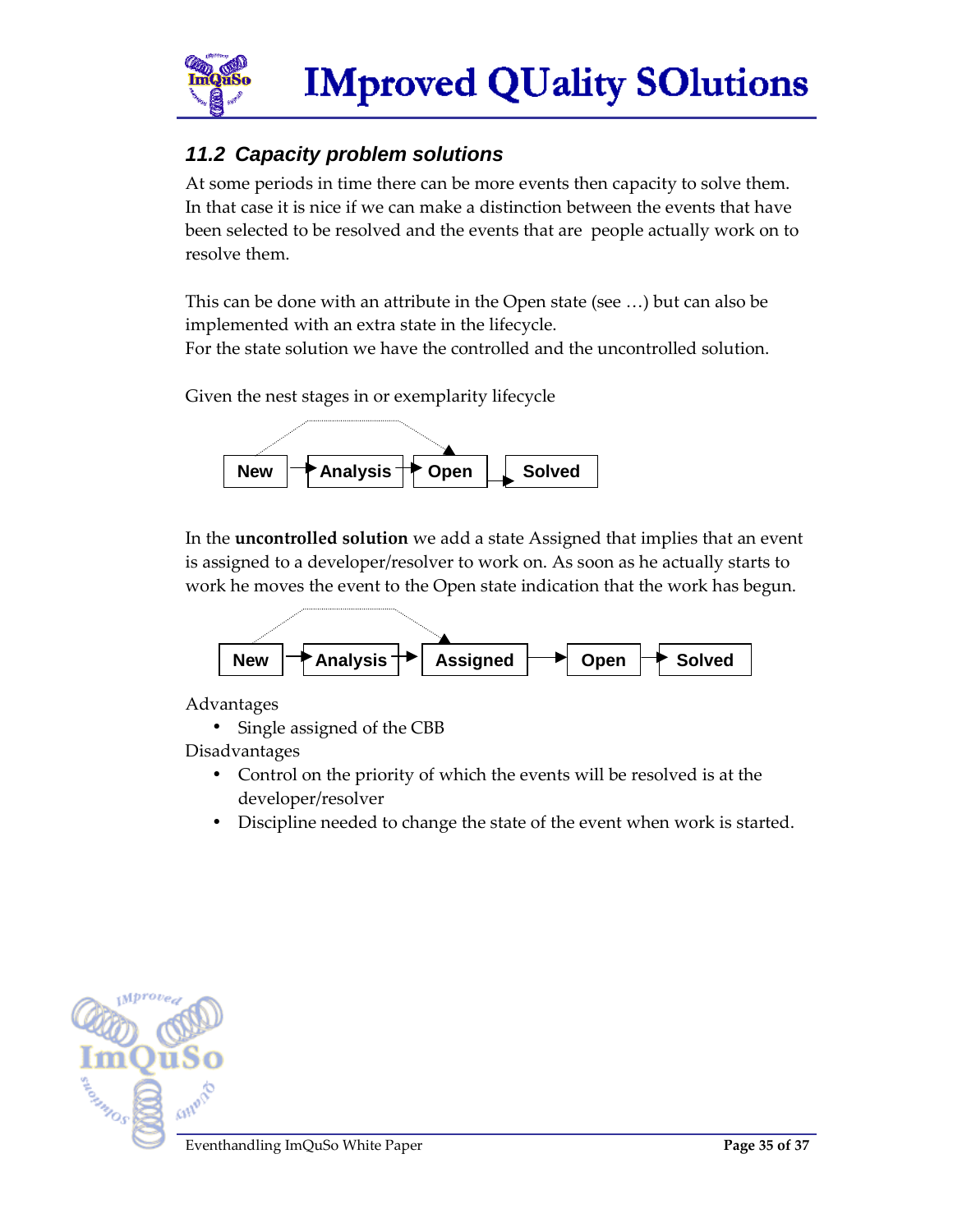

In the **controlled solution** we add a state Accepted that implies that the CCB has acknowledged that the event has to be solved but has no capacity to start the actual work. The CCB has to move the event to the Open state and allocate the event to a developer/resolver at the moment the capacity becomes available.



Advantages

- The CCB decides based in the available capacity of that moment who should work on what event
- CCB has full control over the flow.

Disadvantages

• An extra transition step is required from the CCB

#### **11.3 Problem Analysis**

The CCB members in most organisations are key persons with a huge workload. If the number of new entered events is more than the CBB can handle a filter should be applied so that the CCB can focus on the important decisions.

The filter can be that all new events are verified to so that only real problems reach the CCB. If this is combined with the "Analysis" state then the efficiency can even be improved a little bit more.



In this case the persons who do the event verification and analysis should operate independently of the CCB. They should pickup any new event immediately when it is entered in the system, do their thing and shift the event to the Verified state. This type of role allocation (opposite to person allocation) should be supported by the tool to be able to implement this.

Guno